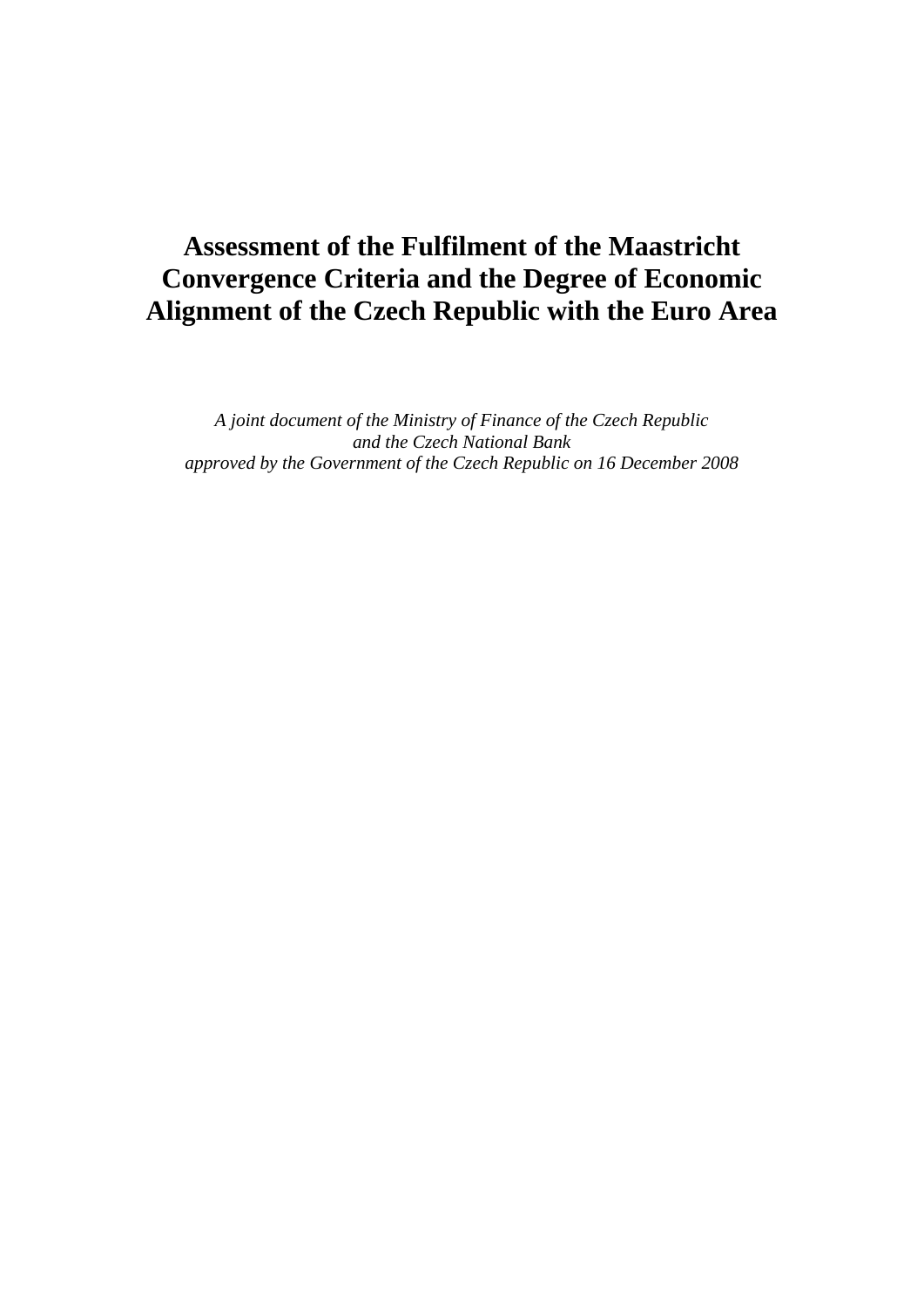# **Contents:**

| $\mathbf{1}$   | SUMMARY AND RECOMMENDATIONS REGARDING THE CZECH<br>REPUBLIC'S PREPAREDNESS FOR JOINING ERM II AND THE EURO AREA 4 |  |
|----------------|-------------------------------------------------------------------------------------------------------------------|--|
| 1.1            |                                                                                                                   |  |
| 1.2            |                                                                                                                   |  |
| 1.3            |                                                                                                                   |  |
| $\overline{2}$ | ASSESSMENT OF THE CURRENT AND EXPECTED FULFILMENT OF THE                                                          |  |
| 2.1            |                                                                                                                   |  |
| 2.2            |                                                                                                                   |  |
| 2.3            |                                                                                                                   |  |
| 2.4            |                                                                                                                   |  |
| $\overline{3}$ | ASSESSMENT OF THE CZECH REPUBLIC'S CURRENT ECONOMIC                                                               |  |
| 3.1            |                                                                                                                   |  |
| 3.2            |                                                                                                                   |  |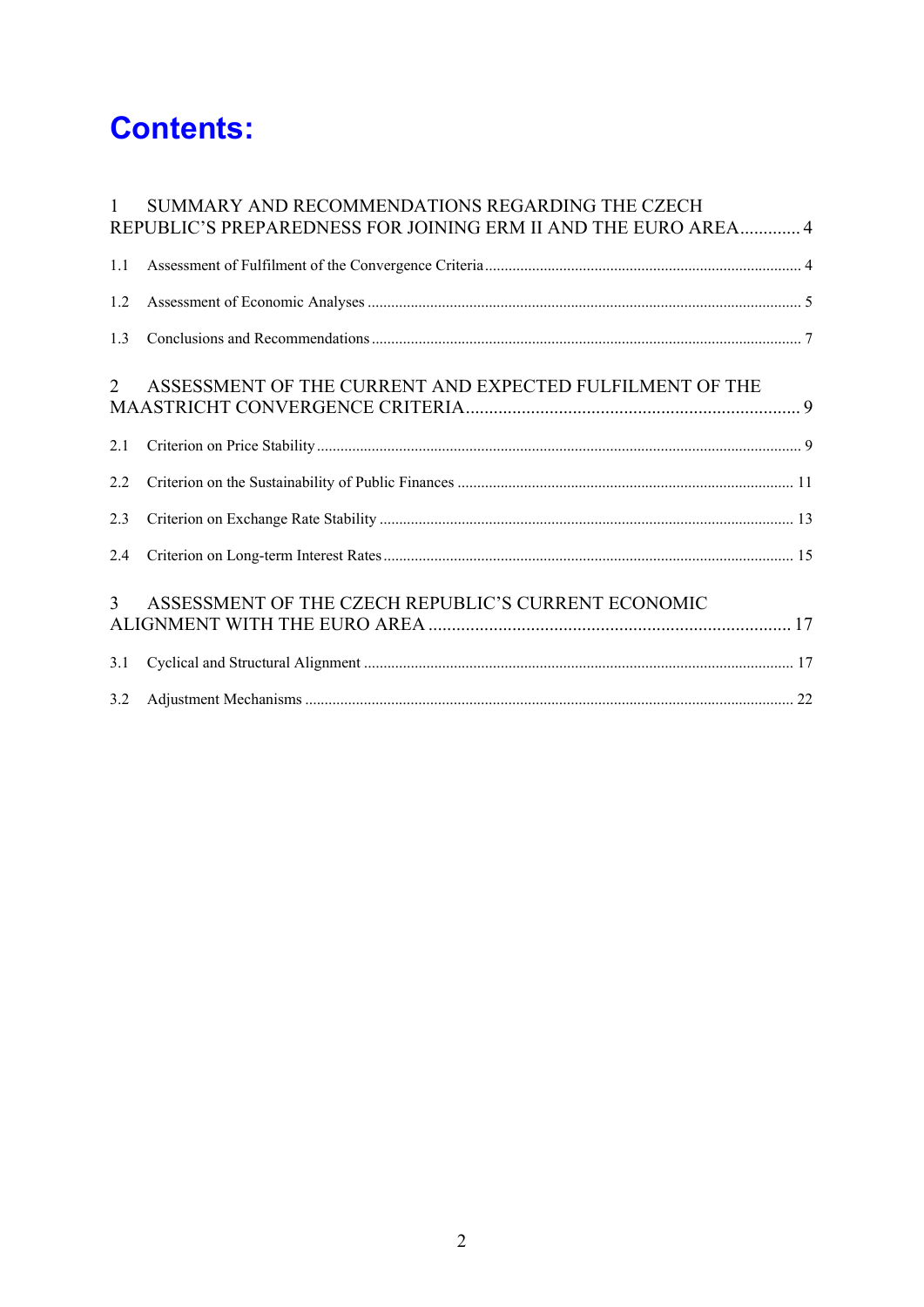# **Tables:**

| Table 2.4: 10-year interest rates on government bonds on the secondary market  16 |  |
|-----------------------------------------------------------------------------------|--|

# **Charts:**

| Chart 3.1: Real economic convergence of selected states towards euro area in 2007  18    |  |
|------------------------------------------------------------------------------------------|--|
|                                                                                          |  |
|                                                                                          |  |
| Chart 3.4: Long-term unemployment rate: ratio of persons unemployed for more than 1 year |  |
|                                                                                          |  |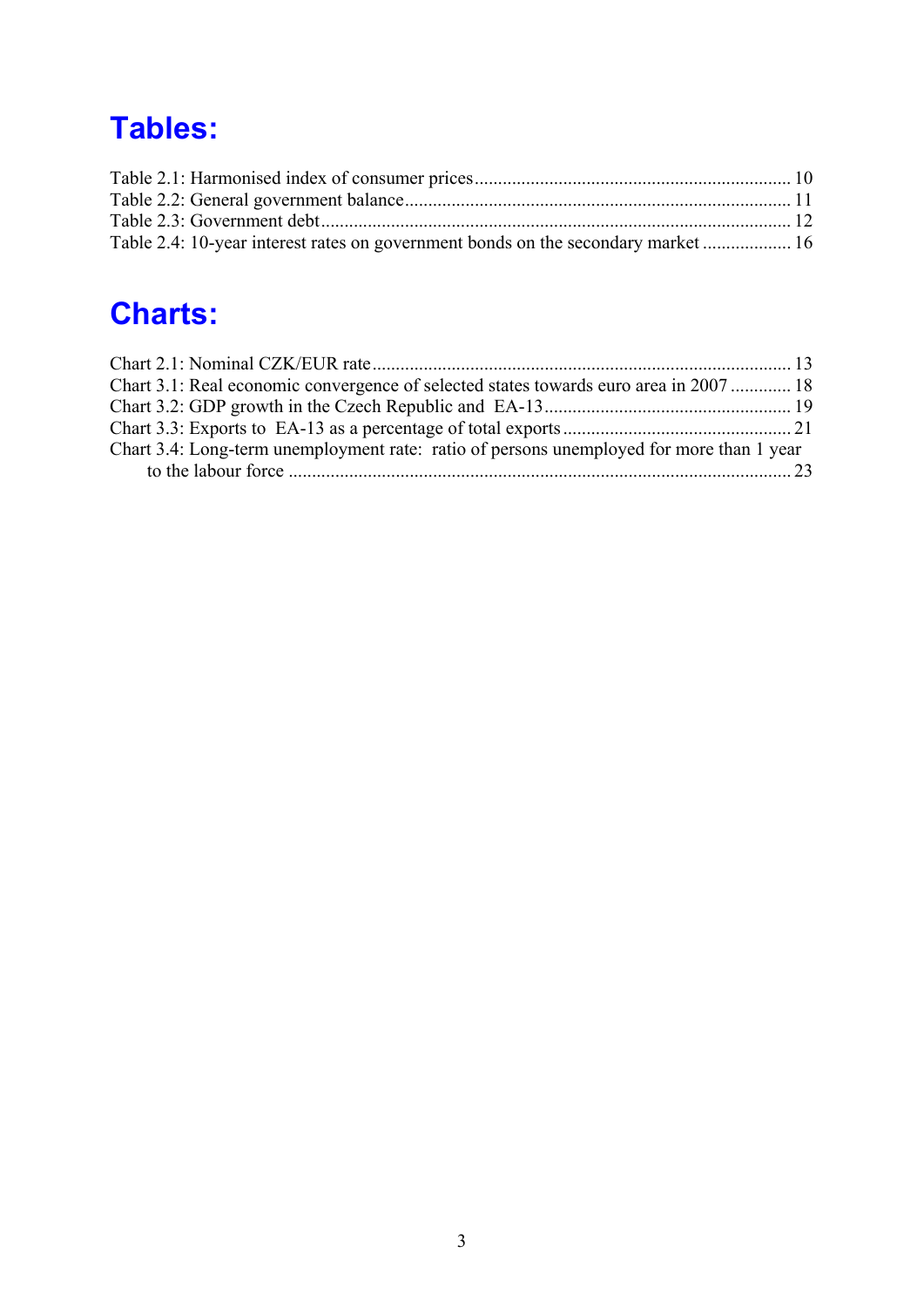# **1 Summary and Recommendations Regarding the Czech Republic's Preparedness for Joining ERM II and the Euro Area**

Besides being required to harmonise their legislation with Articles 108 and 109 of the Treaty establishing the European Community and the Statute of the European System of Central Banks, EU Member States are required to achieve a high degree of sustainable convergence in order to join the euro area.

As regards European structures, this is measured by the fulfilment of four convergence criteria: a high degree of price stability, as apparent from the rate of inflation; sustainability of the government financial position, as measured by the government deficit and government debt; exchange rate stability, as measured by movements in the exchange rate within the normal fluctuation margins of the ERM II system for two years without devaluation; and durability of convergence, as reflected in long-term interest rate levels.

The Czech Republic is obliged to take steps to be prepared to join the euro area as soon as possible. However, setting the date for joining the euro area is within the competence of the Member State and depends on its preparedness. Potential non-fulfilment of the convergence criteria has no direct consequences for the Czech Republic at present. The only exception is the criterion on the sustainability of public finances. Failure to meet this criterion resulted in the Czech Republic being in the excessive deficit procedure from 2004 to June 2008.

# **1.1 Assessment of Fulfilment of the Convergence Criteria**

The Czech Republic will evidently not fulfil **the criterion on price stability** in 2008. Inflationary shocks in particular have shifted inflation significantly, albeit temporarily, above the criterion value. These shocks included above all changes to indirect taxes, connected with the reform of public finances and also with harmonisation with EU law (a rise in the lower VAT rate, excise duty on cigarettes and the introduction of environmental taxes), as well as extreme growth in global food and energy prices. After these one-off effects subside, inflation will fall significantly in 2009 to values allowing fulfilment of the price stability criterion. Turning to the outlook for fulfilling this criterion in subsequent years, 2010 can be considered potentially risky owing to uncertainties regarding the contribution of administrative measures (the rate of increase of regulated rents).

The reduction of the CNB's inflation target for the national consumer price index (CPI) to 2.0%, with a tolerance band of  $\pm 1.0$  p.p., from 1 January 2010 creates better conditions for the fulfilment of the price stability criterion beyond this horizon. It is desirable, however, that no substantial inflationary changes to indirect taxes or other administrative measures in the consumer price area hindering the fulfilment of the criterion be made during the reference period for the assessment of this criterion.

The Czech Republic is compliant with **the criterion on the sustainability of the government financial position.** The government's fiscal strategy, which forms the basis of the updated Convergence Programme of the Czech Republic, should ensure that the government deficit is maintained below 3% of GDP. The structural deficit should fluctuate around 1.5% of GDP in 2008 and 2009, which should ensure that the government deficit will not exceed 3% of GDP even in the event of the expected economic slowdown.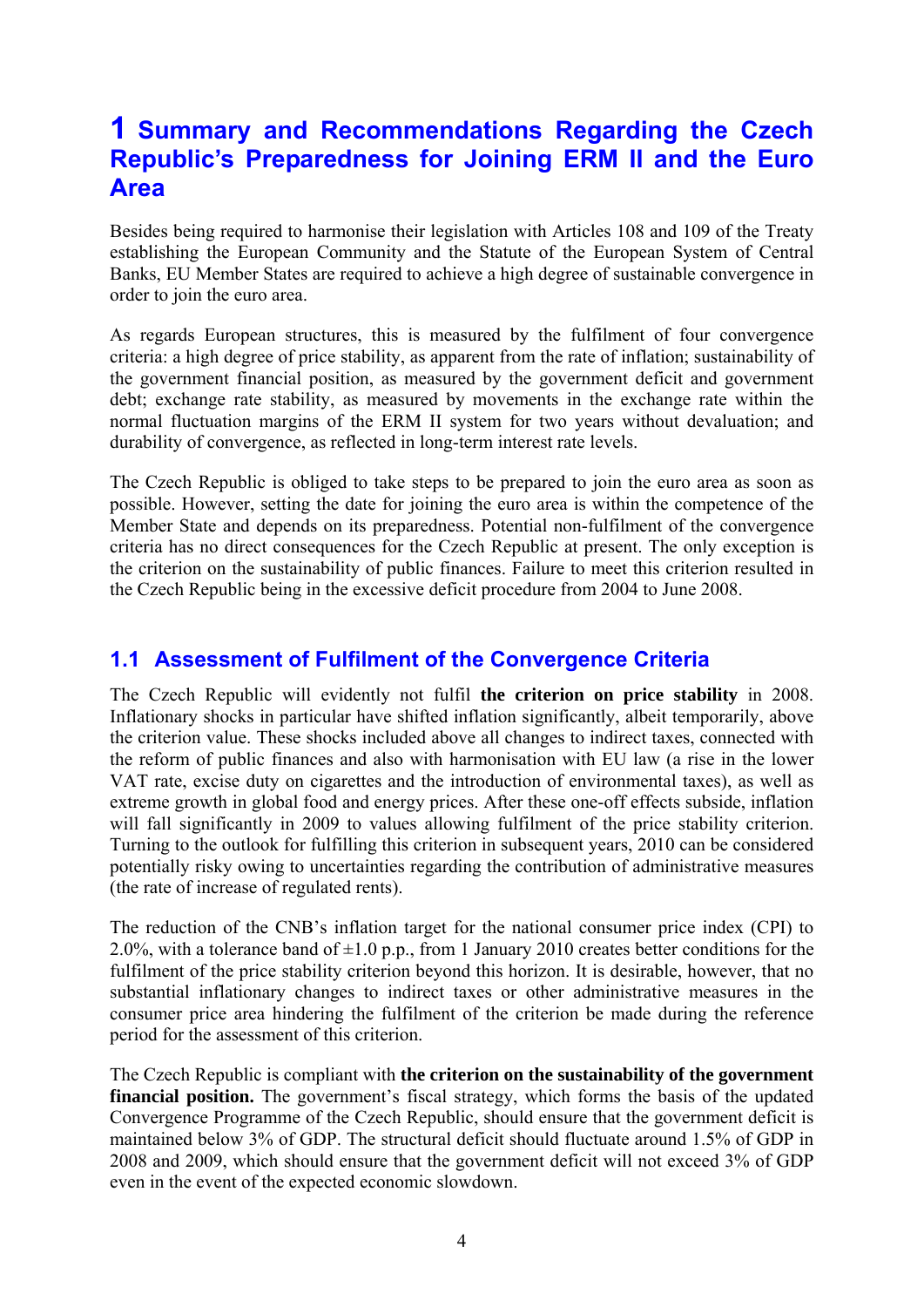The public debt-to-GDP ratio is well below the threshold. It should fall systematically in the medium run owing to a decrease in the government deficit and thanks to the use of expected privatisation revenues for non-debt financing of the deficit. However, not even a successful medium-term fiscal consolidation will be able to stabilise the government debt-to-GDP ratio in a sustainable manner if the fiscal system is not prepared for the expected adverse effects of population ageing. Unless the necessary reforms of the pension and health care systems are implemented, a gradual increase in the debt-to-GDP ratio is to be expected in the long term.

Formal assessment of **the exchange rate criterion** will only be possible after the Czech Republic joins ERM II and the related central parity for the koruna's exchange rate is announced. Moreover, the definition of the criterion is such that its interpretation is not entirely clear and so the assessment of its fulfilment cannot be clear either. The koruna has been showing an appreciation trend for some time, but – except in 2007 and 2008 – this has not resulted in an overall appreciation exceeding 15% during two consecutive years. However, given highly unfavourable external factors such as the currently escalating financial market crisis, sizeable fluctuations towards the weaker side of the hypothetical band of +15% cannot be ruled out either. Consequently, one cannot say for sure whether such a situation would be assessed as being compliant with the condition of movement close to the central parity "without severe tensions". It is impossible to estimate the depth, scope and duration of the current financial market crisis. In this situation, one cannot even estimate how long the period of increased exchange rate volatility, with potential koruna fluctuations in both directions, will last. Fulfilling the exchange rate criterion after joining ERM II could thus be very difficult under these conditions.

The Czech Republic is currently compliant with **the criterion on long-term interest rates** and no problems are expected in this area in the future.

# **1.2 Assessment of Economic Analyses**

Owing to high economic growth, the Czech economy has gradually been catching up with the average GDP level of the euro area in recent years. The functioning of the Czech economy has recently seen some improvement, partly due to cyclical developments. The public finance deficit was reduced quite substantially in 2007. However, eliminating the structural deficit and ensuring public finance sustainability are still a challenge. On the labour market, some structural improvement is being observed in addition to the cyclical improvement. The business environment is also gradually improving. However, problems persist in the institutional framework on the labour market. The current financial crisis and its impacts pose a risk to the outlook for the economic alignment and overall performance of the Czech economy.

In the longer term, i.e. since 2003, when the Czech Republic's Euro-area Accession Strategy was adopted, there have been both favourable and unfavourable developments in terms of euro adoption and the flexibility of the Czech economy. The aforementioned positive shift in some indicators since 2006 came after a relatively adverse period during 2004–2006 which saw a deterioration in economic alignment with the euro area and potential sources of asymmetric development and in the economy's ability to adjust to economic shocks. The Czech Republic's preparedness for euro adoption is thus roughly at the 2003 level for many indicators. Compared to 2003, in addition to advancing real and nominal convergence, there have been positive shifts in the fiscal outlook – even though there is a persisting need to reduce the structural deficit and to ensure long-term sustainability of public finances – and in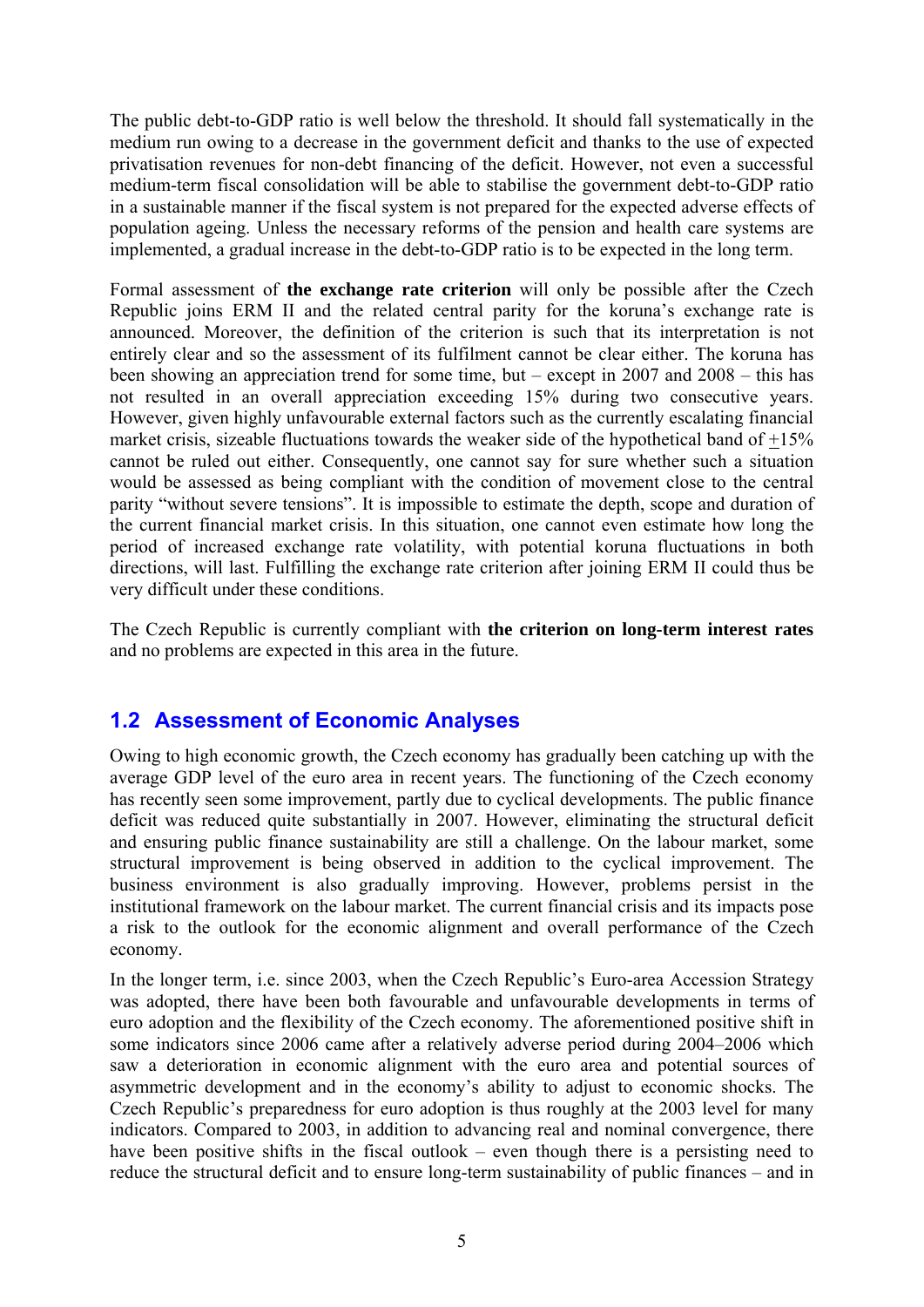the unemployment rate. By contrast, the global financial crisis is fostering higher macroeconomic risk.

In terms of its current preparedness to adopt the euro, the characteristics of the Czech economy can be divided into four groups.

**The economic indicators that speak in favour of the Czech Republic adopting the euro** traditionally include the high degree of openness of the Czech economy, its close trade and ownership links with the euro area, and the achievement of convergence of the inflation rate and nominal interest rates.

The second group comprises **areas which, in terms of euro adoption in the Czech Republic, continue to pose a risk of macroeconomic costs, but which have shown noticeable improvements in recent years.** The positive developments include continuing fast real economic convergence in the Czech Republic, including further convergence of the price level towards that in the euro area, even though a difference in the price level and in the level of economic development persists. According to some analyses, the alignment of economic activity between the Czech Republic and the euro area appears to have slightly increased recently. Owing to favourable cyclical developments and partly also to gradual structural changes, some improvements can be observed on the labour market, manifesting themselves, among other things, in a decline in total and long-term unemployment and a halt in the decline in the rate of economic activity of the population. International labour mobility has also increased, particularly as regards the inflow of foreign workers to the Czech Republic. However, this suggests persisting rigidities concerning the system of incentives for employing low-skilled Czech workers. In terms of labour market flexibility, the positive developments also include a halt in the growth in overall labour taxation, as well as a halt in the growth of the minimum wage ratio to the average wage. The conditions for entrepreneurship are also improving slowly. The public finance deficit has been reduced, its outlook for subsequent years decreased and the excessive deficit procedure against the Czech Republic has been abrogated; these are vital steps in terms of the country's preparedness to adopt the euro. A reduction in the structural deficit has created space for automatic stabilisers to work without any acute risk of the 3% limit for the government deficit being exceeded.

The third group contains **areas which traditionally represent bottlenecks as regards the economy's flexibility and ability to adjust to shocks and which, moreover, are not showing any significant improvements**. The stabilising effect of public finances continues to be limited by the existence of a structural deficit and by the relatively low effectiveness of automatic stabilisers. In the long run, it will also be necessary to ensure that demographic changes do not adversely affect fiscal policy effectiveness and the long-term sustainability of public budgets. The tax and benefit system, which, despite the measures adopted, still creates a demotivating environment for the long-term unemployed in low-income families with children, is a bottleneck on the labour market. According to analyses, wages in the Czech Republic do not seem to be responding flexibly enough to economic developments. Another problem is that the skills of the long-term unemployed do not meet the current needs of the corporate sector. The costs of terminating open-ended employment contracts, particularly after a short period of employment, remain very high by international comparison.

**The area of financial integration, where a satisfactory situation prevailed in the past, can be identified as the fourth group. Amid the current global financial crisis, the existence of an independent monetary policy has both benefits and costs; in general, however, it is likely that having one's own currency is more of a benefit in such a situation. The financial crisis can also be viewed as a temporary adverse factor as regards future adoption of the euro.** From the point of view of the indicators monitored, the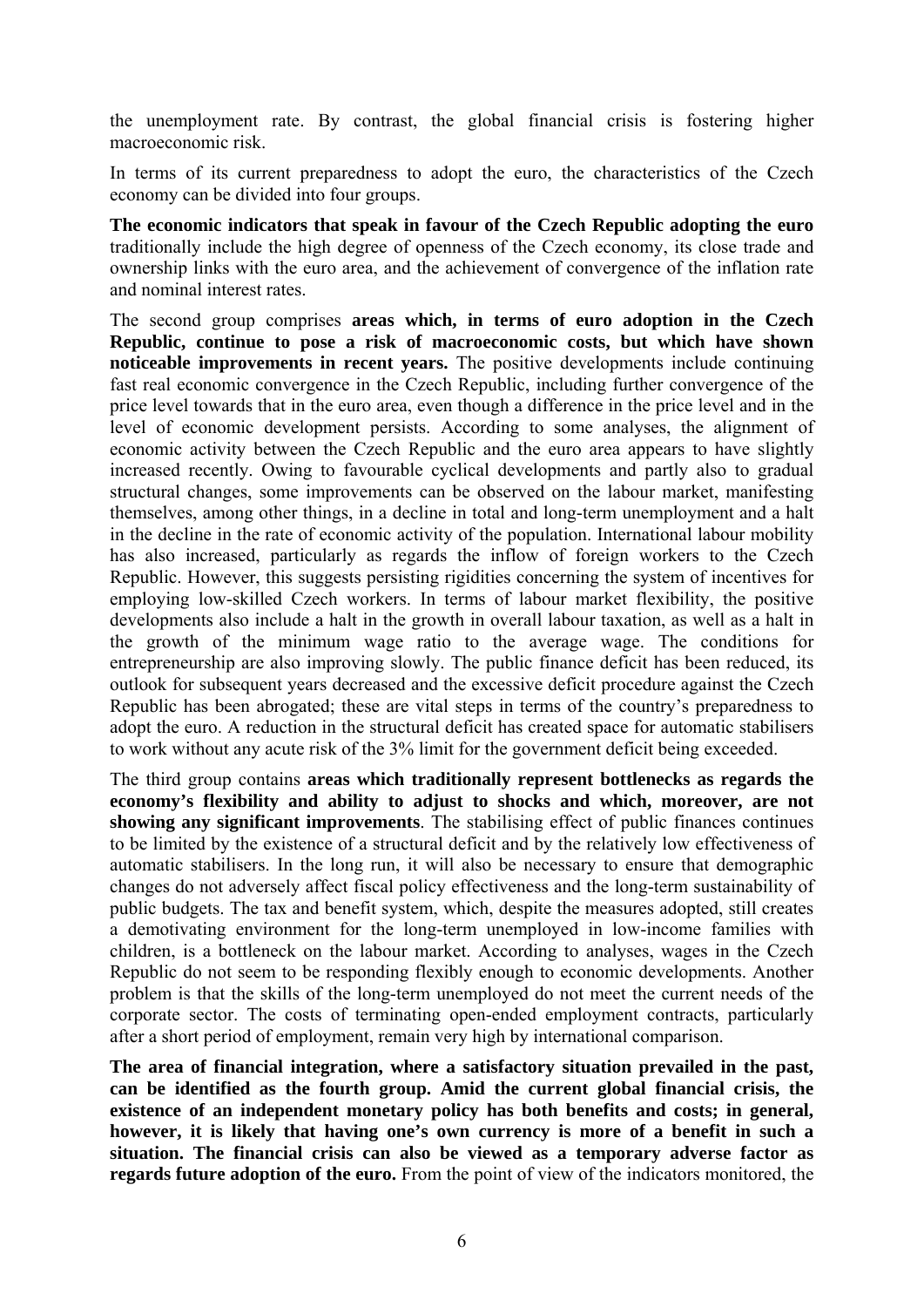financial crisis has brought a slight reduction in the alignment of the exchange rate of the koruna with the euro and in the alignment with the euro area of yields on individual financial market instruments. The financial crisis can also be regarded as an example of an asymmetric shock, having various effects on individual economies depending on whether their financial sectors have suffered direct losses from investing in risky assets or whether these economies are facing only indirect impacts of the crisis. The continuing major uncertainty on financial markets does not constitute a favourable environment for the Czech Republic's entry into ERM II, even though the Czech Republic is not among the countries that have been hit directly by the crisis. As a system of fixed but adjustable exchange rates, ERM II is vulnerable to changes in financial market sentiment and in short-term capital flows. Any unfavourable developments during the Czech koruna's stay in this mechanism could generate macroeconomic costs and reduce the Czech economy's alignment with the euro area. As the financial crisis abates, we can expect the results in the area of the Czech economy's financial integration with the euro area to improve again and more favourable conditions for ERM II entry to be established. However, the financial crisis could also have longer-term adverse consequences for the alignment of individual Member States' economies if fiscal discipline in the EU is relaxed as a result. However, there is widespread uncertainty regarding the future application of the Stability and Growth Pact rules at the moment.

## **1.3 Conclusions and Recommendations**

The government financial position is no longer the main barrier to the fulfilment of the Maastricht convergence criteria now that the excessive deficit procedure against the Czech Republic has been terminated. As the one-off inflationary effects that generated a temporary pronounced increase in inflation in 2008 subside, there will be a marked fall in inflation in 2009 to values allowing fulfilment of the price stability criterion. This will be aided by the CNB's new inflation target which takes effect in 2010. The criterion on long-term interest rates is being – and very probably will continue to be – fulfilled without any problems. The Czech Republic does not fulfil the exchange rate criterion because it does not participate in ERM II. The present global financial crisis is, among other things, increasing the volatility of the koruna's exchange rate, and so fulfilment of the exchange rate criterion after the country potentially joins ERM II could thus be very difficult under these conditions.

Turning to economic alignment, the Czech Republic has gradually been decreasing the gap in its economic level vis-à-vis the euro area in recent years, and the functioning of the Czech economy is showing some improvement. Despite a substantial reduction in the public finance deficit in 2007, eliminating the structural deficit and ensuring long-term public finance sustainability are still a challenge. On the labour market, some structural improvement is being observed in addition to the cyclical improvement. Some aspects of the business environment are also gradually improving. However, problems persist in the institutional framework on the labour market. The current global financial crisis can be viewed as a temporary adverse factor as regards future adoption of the euro, since it is acting as an asymmetric shock affecting the individual euro area countries to differing degrees. Moreover, the continuing major uncertainty on financial markets does not constitute a favourable environment for joining ERM II, since ERM II is potentially vulnerable to changes in financial market sentiment and in short-term capital flows. Any adverse developments during the Czech koruna's stay in this mechanism could generate macroeconomic costs and reduce the Czech economy's alignment with the euro area. The financial crisis could also have longer-term adverse consequences for the alignment of individual Member States' economies if fiscal discipline in the EU is relaxed as a result.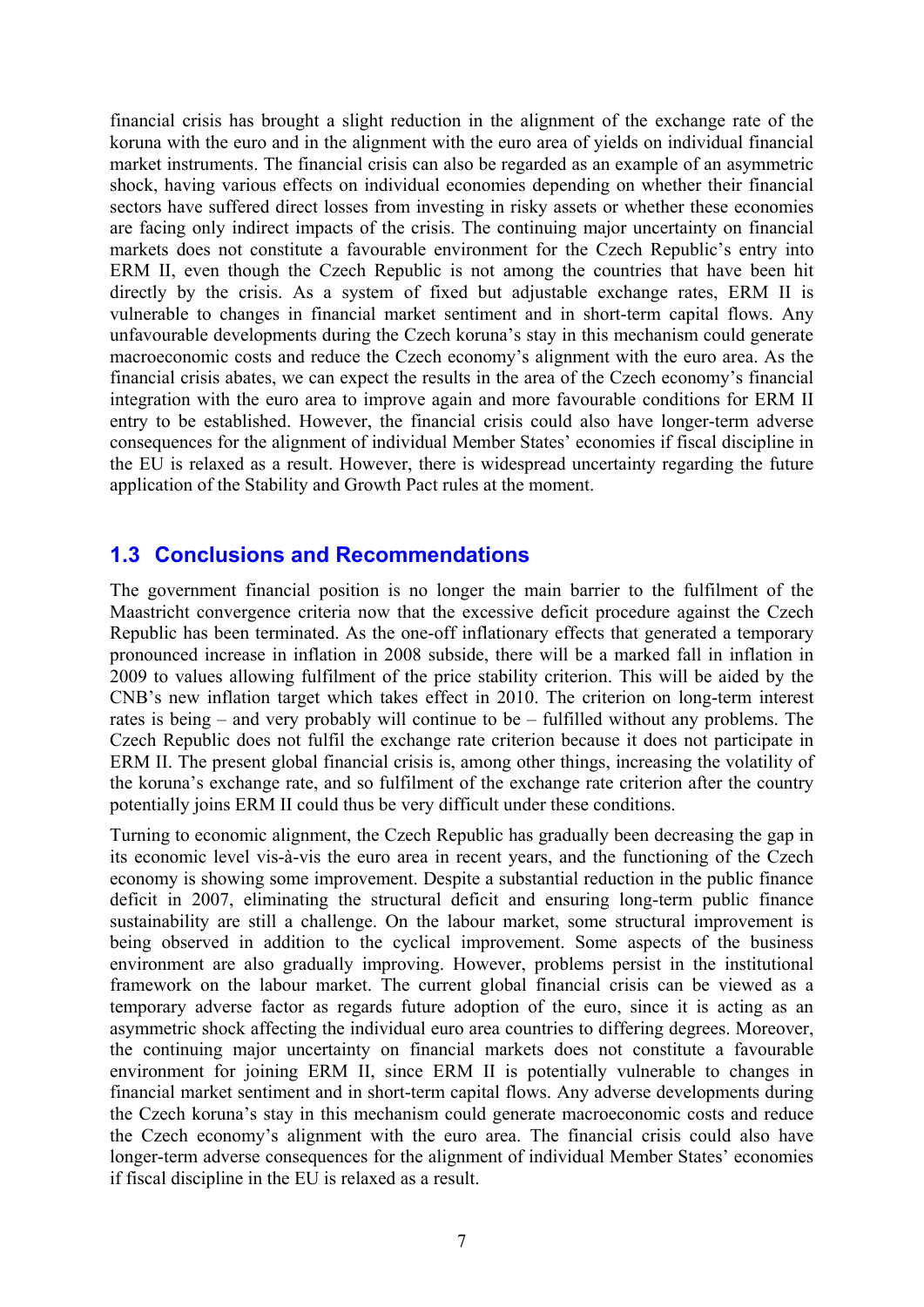In the context of the current global financial crisis, the outlook for fulfilling the Maastricht convergence criteria and, in particular, for maintaining and further increasing the degree of alignment of the Czech economy with the euro area is highly uncertain. **In this situation, therefore, it is impossible to conclude that the Czech Republic has made sufficient progress in laying the groundwork for euro adoption to allow it to set a target date for entry into the euro area. Therefore, in line with the Czech Republic's Updated Euroarea Accession Strategy (the "Strategy"), the Ministry of Finance and the Czech National Bank recommend that the Czech Government should not set the target date for the time being. The recommendation not to set a target date for euro area entry at the same time implies a recommendation that the Czech Republic should not attempt to enter ERM II during 2009.** In line with the Strategy, the length of stay in ERM II should be as short as possible. Consequently, the decision to join the mechanism cannot be made before the target date for euro adoption has been set. Potential ERM II entry under the current conditions of global financial crisis could, moreover, be considered relatively risky, not only from the point of view of fulfilling the exchange rate criterion, but also from the point of view of prudent economic policy generally.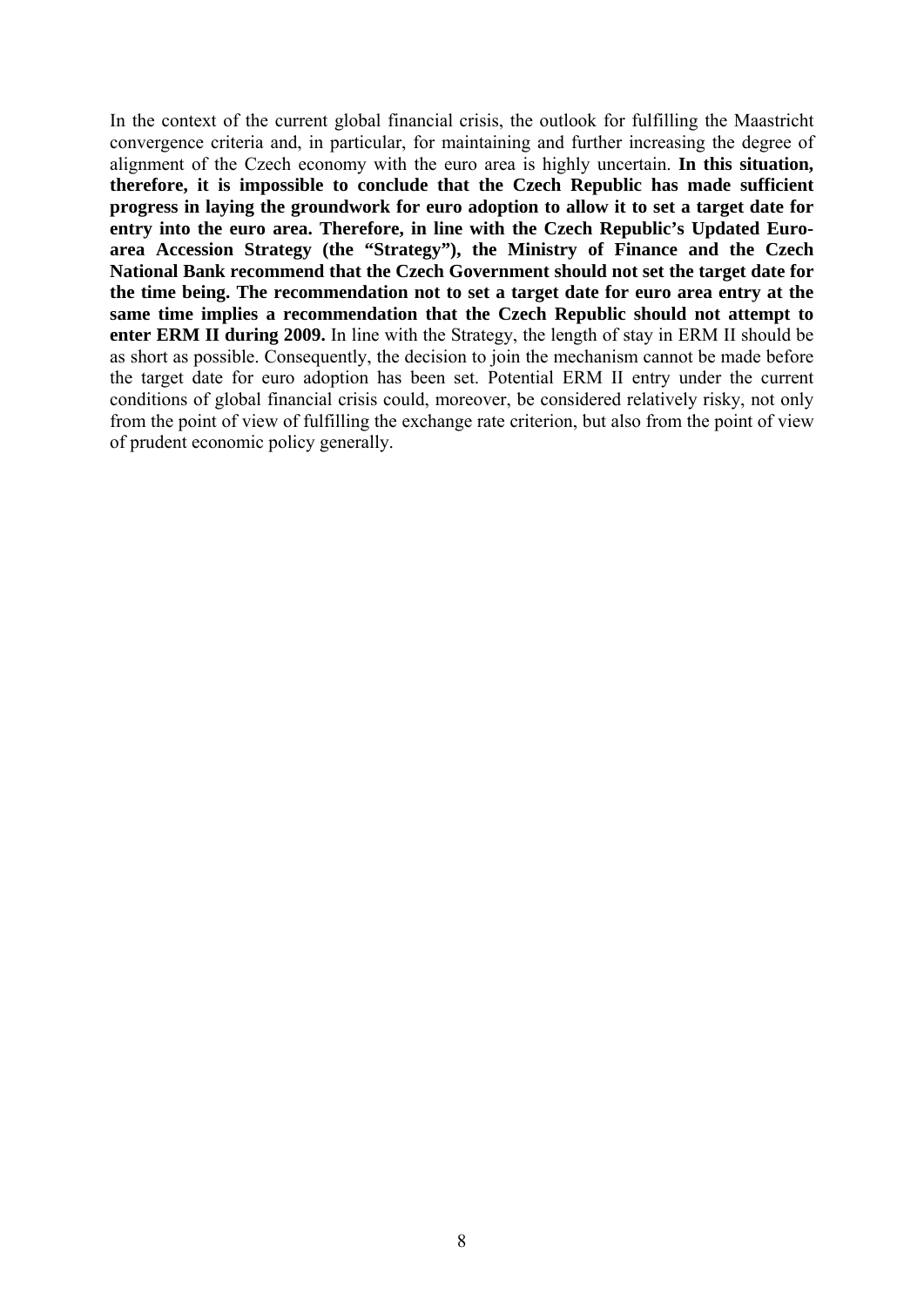# **2 Assessment of the Current and Expected Fulfilment of the Maastricht Convergence Criteria**

The convergence criteria (price stability, public finance sustainability as measured by the government deficit and government debt, exchange rate stability, and convergence of longterm interest rates) are defined in the EC Treaty (the "Treaty") and specified in the Protocol on the convergence criteria and the Protocol on the excessive deficit procedure annexed to the Treaty. Fulfilment of the convergence criteria in a sustainable manner is a necessary condition for adoption of the single currency by a Member State with a derogation.

# **2.1 Criterion on Price Stability**

## **Box 2.1: Definition of the criterion on price stability**

#### **Treaty provisions**

1

The first indent of Article 121 (1) of the Treaty requires: "the achievement of a high degree of price stability; this will be apparent from a rate of inflation which is close to that of, at most, the three best performing Member States in terms of price stability".

Article 1 of the Protocol on the Convergence Criteria referred to in Article 121 of the Treaty stipulates that: "the criterion on price stability referred to in the first indent of Article 121 (1) of this Treaty shall mean that a Member State has a price performance that is sustainable and an average rate of inflation, observed over a period of one year before the examination, that does not exceed by more than 1½ percentage points that of, at most, the three best performing Member States in terms of price stability. Inflation shall be measured by means of the consumer price index on a comparable basis, taking into account differences in national definitions."

#### **Application of Treaty provisions in ECB and EC Convergence Reports**

With regard to "an average rate of inflation, observed over a period of one year before the examination", the inflation rate is calculated using the increase in the latest available 12-month average of the Harmonised Index of Consumer Prices (HICP) over the previous 12-month average.

The reference value relating to the values of "at most, the three best performing Member States in terms of price stability" is calculated in practice as the unweighted arithmetic average of the rate of inflation in the three countries with the lowest inflation rates, given that these rates are compatible with price stability.

#### **Implementation of the price stability criterion – current practice**

Both the Treaty and the Protocol in some areas leave scope for interpretation by the institutions that assess the fulfilment of the criteria. Therefore, when assessing the fulfilment of the criteria one should also take into account the specific way in which these institutions apply the criterion.

As experience from the Convergence Reports published since 2004 has shown, both the Commission and the ECB have in these reports used the three countries with the lowest non-negative inflation, even though they have differed somewhat in their specific interpretations of the phrase "best performing Member States in terms of price stability".

Moreover, the negative verdict for Lithuania<sup>1</sup> in the May 2006 Convergence Reports indicated that a very strict assessment can be expected as regards sustainable fulfilment of the criterion. If the outlook for the coming months foresees inflation rising above the reference value, the conclusion may be that the country is failing to satisfy the criterion in a sustainable manner. A similar signal has been sent out in the relatively strict assessment of the risks to the sustainable fulfilment of this criterion by Slovakia in the ECB Convergence Report 2008, despite the fact that Slovakia will ultimately enter the euro area in 2009.

<sup>&</sup>lt;sup>1</sup> Lithuania recorded a significant rise in inflation between 2004 and 2006. As a result, inflation in Lithuania *exceeded the price stability criterion reference value by 0.1 percentage point in the spring 2006 assessment.*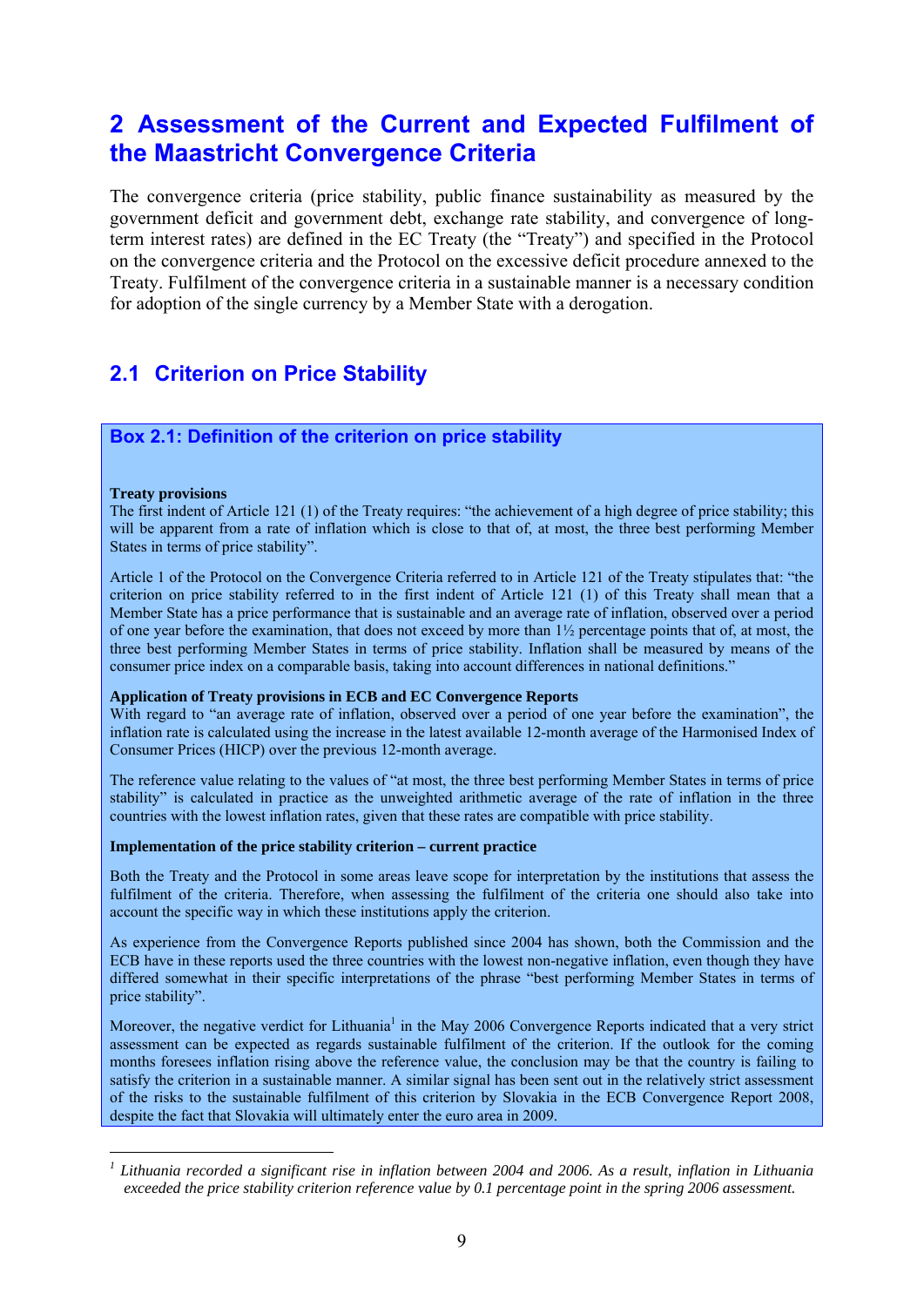According to the calculation of the reference value for the three countries with the lowest positive inflation (see Table 2.1), the Czech Republic did not fulfil this criterion in 2007 (when a sharp rise in world prices of food and oil occurred) and is even further from fulfilling it in 2008. The main exogenous factor was food prices, as a result of growing world prices, accompanied by an increase in the lower VAT rate from 5% to 9%. The introduction of environmental taxes and health care fees, further increases in excise duties and an extreme surge in oil prices acted in the same direction. Administrative measures (including changes in VAT and energy prices) will account for about 60% of total consumer price inflation this year.

### **Table 2.1: Harmonised index of consumer prices**

*(average for last 12 months vs. average for previous 12 months, growth in %)* 

|                                     | 2005 | 2006 | 2007 | 08/08 | 2008 | 2009 | 2010 | 2011 |
|-------------------------------------|------|------|------|-------|------|------|------|------|
| Průměr 3 zemí EU s nejnižší inflací |      | í.4  |      | 2.6   | 2.6  |      |      |      |
| <b>Hodnota kriteria</b>             | 2,5  | 2.9  |      | 4,1   | 4,1  | 3.9  | 3,2  | 3,2  |
| Česká republika                     | .6   |      |      |       | 6.4  |      | 3.0  | 2.5  |

*Sources: Eurostat, European Commission, Convergence Programmes and Stability Programmes of Member States (2007); the forecast for the Czech Republic is taken from the Convergence Programme of the Czech Republic (2008).* 

*Note: The outlook for EU countries for 2008–2009 is taken from the European Commission's spring 2008 economic forecast*.

Table 2.1 shows that while in 2009 and 2011 the Czech Republic should fulfil the price stability criterion comfortably if inflation expectations continue being well anchored, in 2010 it might fulfil this criterion by only a narrow margin. Uncertainty is associated, among other things, with the question of to what extent municipalities will take the opportunity to increase regulated rents by the maximum percentage (the estimated average increase may be as much as 50% year on year). Another uncertainty is the assumption of stable exogenous factors (world prices, exchange rates).

However, when assessing the future ability to maintain inflation below the reference value, one needs to take into account that the individual countries' inflation forecasts, with few exceptions, do not deviate far from the ECB's inflation objective, whereas actual inflation deviates from it significantly more. This may mean a lower inflation level in the countries that form the basis for calculating the criterion, and thus a lower reference value. This was reflected in the criterion in previous years, when it tended to be lower than in the outlook for the criterion given in Table 2.1. Moreover, the probability of a low reference value is higher than in the past, owing to the larger number of EU Member States, among which three countries with very low inflation will more probably be found.

By contrast, a greater degree of certainty of future fulfilment of the criterion will be fostered by the CNB's new inflation target of 2.0% for the national CPI, with a tolerance band of  $\pm 1.0$ percentage point, from 1 January 2010.<sup>2</sup> It is desirable, however, that no substantial inflationary changes to indirect taxes or other administrative measures in the consumer price area be made during the reference period for the assessment of this criterion (i.e. ERM II participation). Such measures would hinder fulfilment of the criterion.

<sup>1</sup> *2 In its Inflation Report IV/2008, the CNB forecasts lower inflation for 2008–2010 than given in the Czech Republic's aforementioned 2008 Convergence Programme.*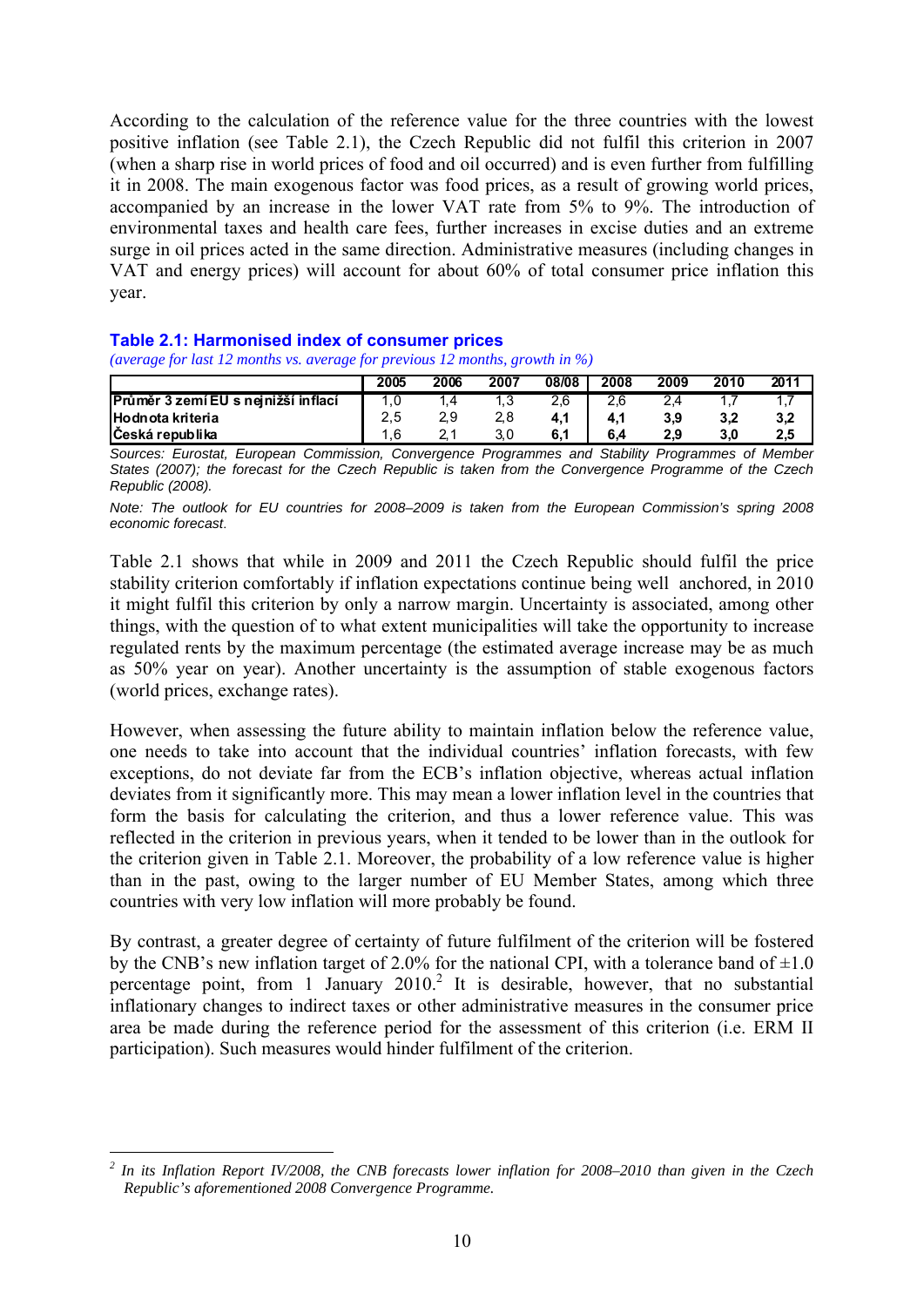# **2.2 Criterion on the Sustainability of Public Finances<sup>3</sup>**

## **Government deficit criterion**

The excessive deficit procedure against the Czech Republic was opened in 2004. On the commencement of the procedure by the ECOFIN Council, the Czech Republic was given a deadline of the end of 2008 to bring its government deficit below 3% of GDP in a credible and sustainable manner. The favourable fiscal result for 2007 led to the abrogation of the procedure in June 2008.

### **Box 2.2: Definition of the criterion on the sustainability of the government financial position**

#### **Treaty provisions**

The second indent of Article 121(1) of the Treaty requires "the sustainability of the government financial position; this will be apparent from having achieved a government budgetary position without a deficit that is excessive, as determined in accordance with Article 104 of the Treaty".

Article 2 of the Protocol on the Convergence Criteria referred to in Article 121 of the Treaty stipulates that this criterion "shall mean that at the time of the examination the Member State is not the subject of a Council Decision under Article 104(6) of this Treaty that an excessive deficit exists".

Article 104 of the Treaty sets out the excessive deficit procedure. According to Article 104 (2) and (3), the European Commission prepares a report if a Member State does not fulfil the requirements for fiscal discipline, in particular if:

1. the ratio of the planned or actual government deficit to GDP exceeds a reference value (defined in the Protocol on the Excessive Deficit Procedure as 3% of GDP), unless:

- either the ratio has declined substantially and continuously and reached a level that comes close to the reference value, or
- the excess over the reference value is only exceptional and temporary and the ratio remains close to the reference value.

2. the ratio of government debt to GDP exceeds a reference value (defined in the Protocol on the Excessive Deficit Procedure as 60% of GDP), unless the ratio is sufficiently diminishing and approaching the reference value at a satisfactory pace.

The current settings of the Czech Republic's public finance parameters enable it to satisfy the government deficit criterion in the medium term. Provided that the approved expenditure frameworks are complied with, the government's fiscal strategy should ensure that the government deficit remains safely below 3% of GDP (see Table 2.2).

## **Table 2.2: General government balance**

*(ESA 1995 methodology, in % of GDP)* 

1

|                    | 2004  | 2005  | 2006 | 2007  | 2008        | 2009   | 2010 | 2011                |
|--------------------|-------|-------|------|-------|-------------|--------|------|---------------------|
| l Hodnota kritéria | - J.U | - J.U | -ə.u | -3, L | $-3.0$      | $-3.0$ | -3,0 | -3.0                |
| Česká republika    | - J.U | -၁.၀  | -4   | 1.V   | 1 O<br>،. ا | . 6. ، | -1.5 | <u> 4 ຕ</u><br>-1.4 |

*Sources: CZSO, Government Deficit and Government Debt Notifications (October 2008), Convergence Programme of the Czech Republic (November 2008).*

*<sup>3</sup> The criterion on the sustainability of public finances is satisfied only when both components of the fiscal criterion, i.e. the government deficit and government debt, are fulfilled in a sustainable manner.*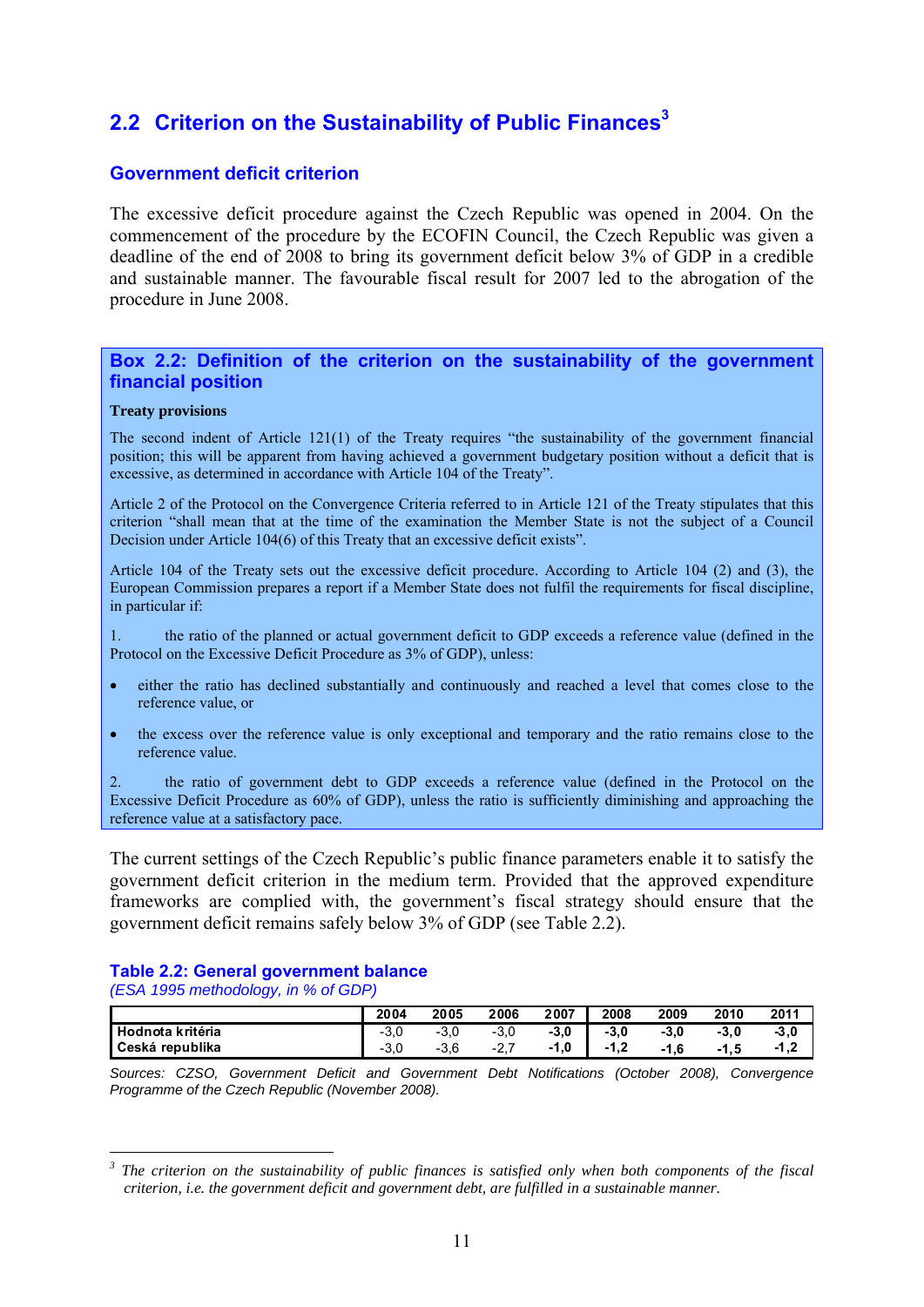The medium-term budgetary objective for the Czech Republic under the Stability and Growth Pact is to achieve a structural general government deficit of 1% of GDP. The current strategy for reducing the structural general government deficit assumes that this objective will be achieved by 2012.

The structural deficit should be around 1.5% of GDP in 2008 and 2009 and decline gradually in the years that follow. This structural deficit level provides a certain margin of safety against exceeding the 3% threshold in the event of a somewhat sharper-than-expected economic slowdown in the Czech Republic.

Greater involvement of reserve funds in government expenditure, with a negative impact on the deficit, remains another risk to the fiscal outlook in the years ahead.<sup>4</sup> The adoption of a law to rectify some property injustices against churches and/or a one-off solution to environmental obligations could also widen the deficit. The potential impacts on public finances will depend on the exact form of the relevant measures.

## **Government debt criterion**

Given the low initial level of government debt, the Czech Republic has no problem fulfilling this criterion. The sharp rise in government debt in 2001–2003 largely reflected the inclusion of the majority of the government's indirect liabilities identified (primarily government guarantees and the classification of Česká inkasní, the Czech Consolidation Agency and their subsidiaries in the general government sector). More recently, the public debt-to-GDP ratio has gradually been reduced thanks to fast economic growth and a decline in the government deficit.

This ratio should decline further in the medium term owing to a decline in the deficit below the level stabilising the debt-to-GDP ratio and the expected use of privatisation revenues for non-debt financing of government expenditure (see Table 2.3).

### **Table 2.3: Government debt**

1

*(ESA 1995 methodology, in % of GDP)* 

|                  | 2005 | 2006 | 2007 | 2008 | 2009 | 2010 | 2011  |
|------------------|------|------|------|------|------|------|-------|
| Hodnota kritéria | 60.0 | 60,0 | 60.0 | 60.0 | 60.0 | 60.0 | 60, 0 |
| Česká republika  | 29.8 | 29.6 | 28.9 | 28.8 | 27.9 | 26.8 | 25.5  |

*Source: CZSO, Government Deficit and Government Debt Notifications (October 2008), Convergence Programme of the Czech Republic (November 2008).* 

However, not even a successful medium-term fiscal consolidation guarantees the stabilisation of the government debt-to-GDP ratio in a sustainable manner if the fiscal system is not prepared for the expected adverse effects of population ageing. Unless the necessary reforms are implemented to mitigate the fiscal impacts of population ageing, in particular a pension system reform and health care reform, a gradual increase in the debt-to-GDP ratio is to be expected in the long term.

<sup>&</sup>lt;sup>4</sup> A total of CZK 96.9 billion (2.7% of GDP in 2007) had been accumulated in the reserve funds by the end of *2007. Of this, around CZK 40.7 billion (1.2% of GDP in 2007) are funds that would widen the government deficit if included in expenditure. The remaining funds are to be used for the pre-funding of projects cofinanced by EU funds and will thus be refunded from the EU budget once the projects are implemented.*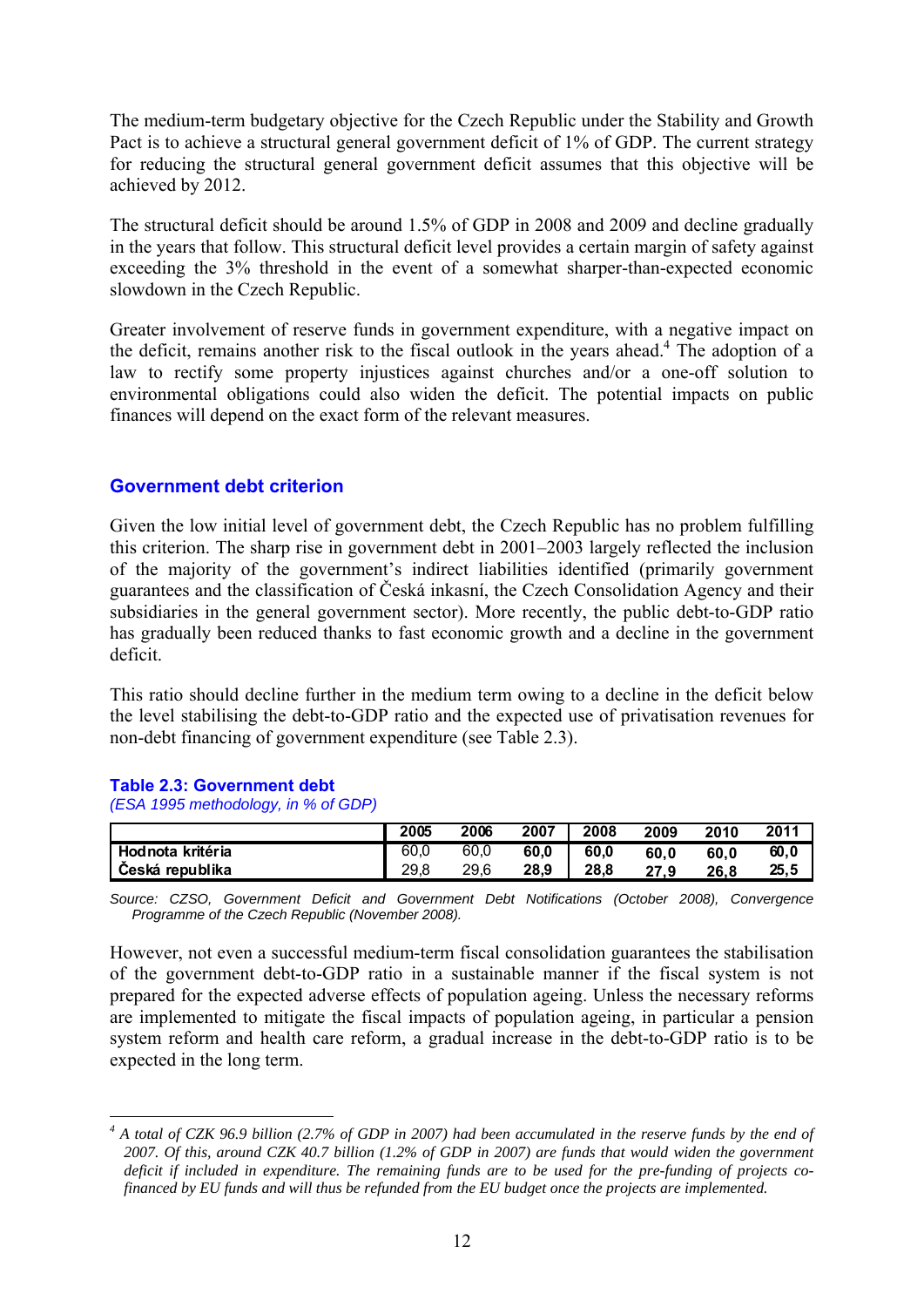# **2.3 Criterion on Exchange Rate Stability**

The Czech Republic does not participate in ERM II, so the central parity of the CZK/EUR rate has not been set yet. For this reason, the exchange rate criterion cannot be formally assessed. In Chart 2.1, the hypothetical central parity is, for illustration, assumed to be the average of the daily exchange rates for 2005–2007.

The koruna's exchange rate has been recording a long-term appreciation trend. The exchange rate fluctuated within the hypothetical band until 2007. The trend appreciation took place amid relatively low short-term volatility and at such a pace that the exchange rate did not appreciate by more than 15% in total during two consecutive years. However, the developments in 2008 showed that deviations from the average rate can be enormous and that a 15% appreciation can be achieved in much shorter times given some combination of external and domestic factors. In the current financial market crisis, moreover, the fluctuations in the CZK/EUR exchange rate may go in either direction.



#### **Chart 2.1: Nominal CZK/EUR rate**

*Source: CNB, Ministry of Finance calculations Note: In the chart, an upward movement of the exchange rate means an appreciation of the koruna. The hypothetical central parity is simulated by the average exchange rate for 2005–2007.* 

The definition of the criterion is such that its interpretation is not entirely clear. In an attempt to reduce this ambiguity, the ECB published a statement in 2003 stating that the assessment of the fulfilment of this criterion would take into account other factors than the exchange rate level alone (see Box 2.3). However, the assessment is not unambiguous even in the light of this statement. Consequently, one cannot say for sure whether the present situation would be assessed as being compliant with the condition of movement close to the central parity "without severe tensions".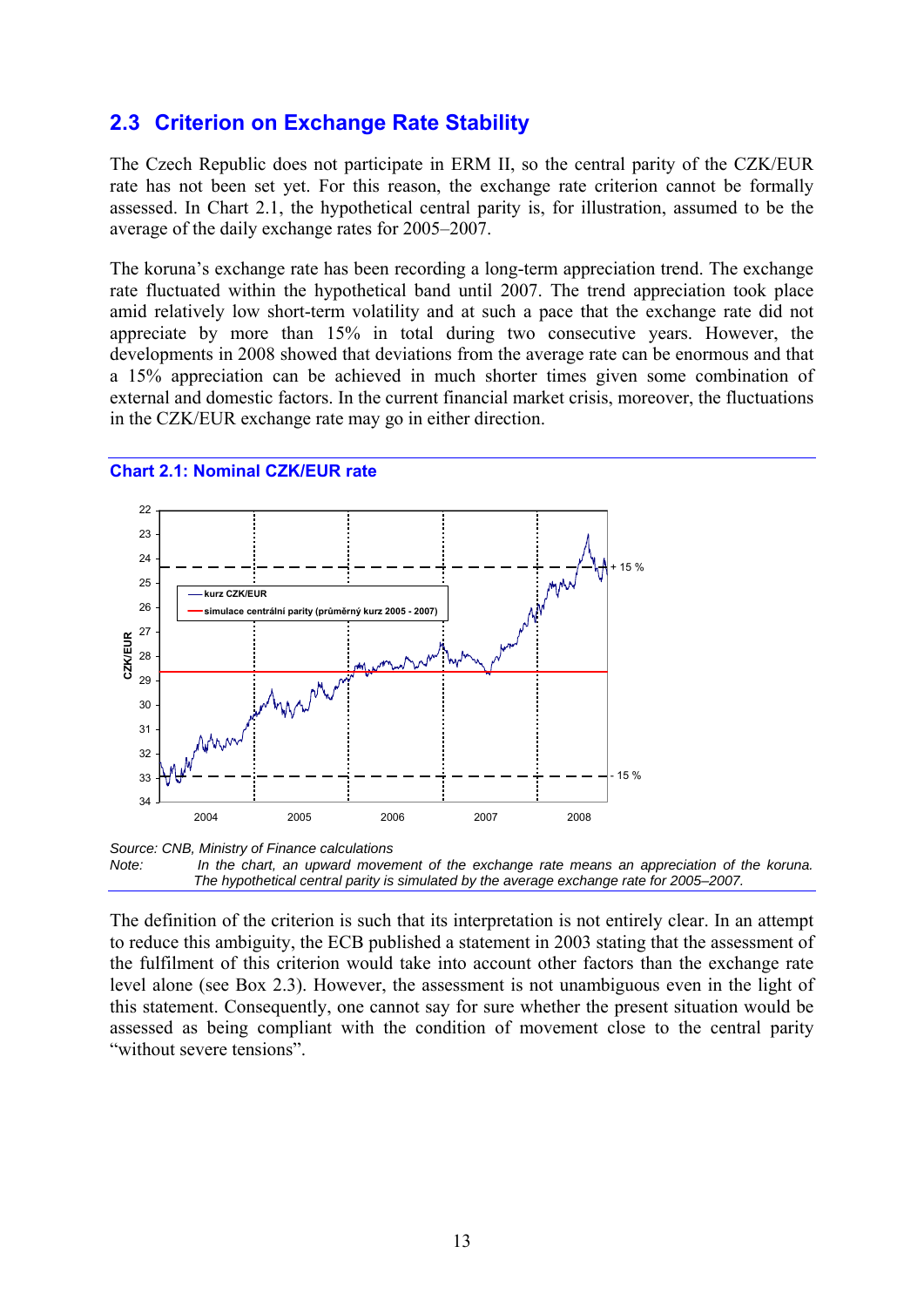## **Box 2.3: Definition of the criterion on exchange rate stability**

#### **Treaty provisions**

The third indent of Article 121 (1) of the Treaty requires: "the observance of the normal fluctuation margins provided for by the exchange-rate mechanism of the European Monetary System, for at least two years, without devaluing against the currency of any other Member State".

Article 3 of the Protocol on the Convergence Criteria referred to in Article 121 (1) of the Treaty stipulates that: "the criterion on participation in the exchange-rate mechanism of the European Monetary System referred to in the third indent of Article 121 (1) of this Treaty shall mean that a Member State has respected the normal fluctuation margins provided for by the exchange-rate mechanism of the European Monetary System without severe tensions for at least the last two years before the examination. In particular, the Member State shall not have devalued its currency's bilateral central rate against any other Member State's currency on its own initiative for the same period."

#### **Application of Treaty provisions in ECB and EC Convergence Reports**

The Treaty refers to the criterion of participation in the European exchange-rate mechanism (ERM until December 1998 and ERM II since January 1999).

First, the ECB assesses whether the country has participated in ERM II "for at least the last two years before the examination", as stated in the Treaty.

Second, as regards the definition of "normal fluctuation margins", the ECB recalls the formal opinion that was put forward by the EMI Council in October 1994 and its statements in the November 1995 report entitled "Progress towards Convergence".

The EMI Council's opinion of October 1994 stated that "the wider band has helped to achieve a sustainable degree of exchange rate stability in the ERM", that "the EMI Council considers it advisable to maintain the present arrangements", and that "Member States should continue to aim at avoiding significant exchange rate fluctuations by gearing their policies to the achievement of price stability and the reduction of fiscal deficits, thereby contributing to the fulfilment of the requirements set out in Article 121 (1) of the Treaty and the relevant protocol".

In the November 1995 report entitled "Progress towards Convergence" it was stated that "when the Treaty was conceived, the 'normal fluctuation margins' were  $\pm 2.25\%$  around bilateral central parities, whereas a  $\pm 6\%$  band was a derogation from the rule. In August 1993 the decision was taken to widen the fluctuations margins to ±15%. The interpretation of the criterion, in particular of the concept of 'normal fluctuation margins' became less straightforward". It was then also proposed that account would need to be taken of "the particular evolution of exchange rates in the European Monetary System (EMS) since 1993 in forming an ex post judgement".

Against this background, in the assessment of exchange rate developments the emphasis is placed on exchange rates being close to the ERM II central rates.

Third, the issue of the presence of "severe tensions" or "strong pressures" on the exchange rate is addressed by examining the degree of deviation of exchange rates from the ERM II central rates against the euro. Other indicators, such as short-term interest rate differentials vis-à-vis the euro area and their evolution, are used as well. The role played by foreign exchange interventions is also considered.

The example of the assessment of sustainability of fulfilment of the exchange rate stability criterion for Slovakia in the 2008 ECB Convergence Report recalls that some European authorities currently tend to take a stricter view in the interpretation of the convergence criteria and their fulfilment.

Successful ERM II participation may be aided in particular by alignment with the euro area economy and consistency of economic policies. The Czech Republic's 2003 Euro-area Accession Strategy and its 2007 update recommend participation in ERM II for the minimum required period of two years only. This implies that "the Czech Republic should enter the ERM II only after conditions have been established which enable it to introduce the euro at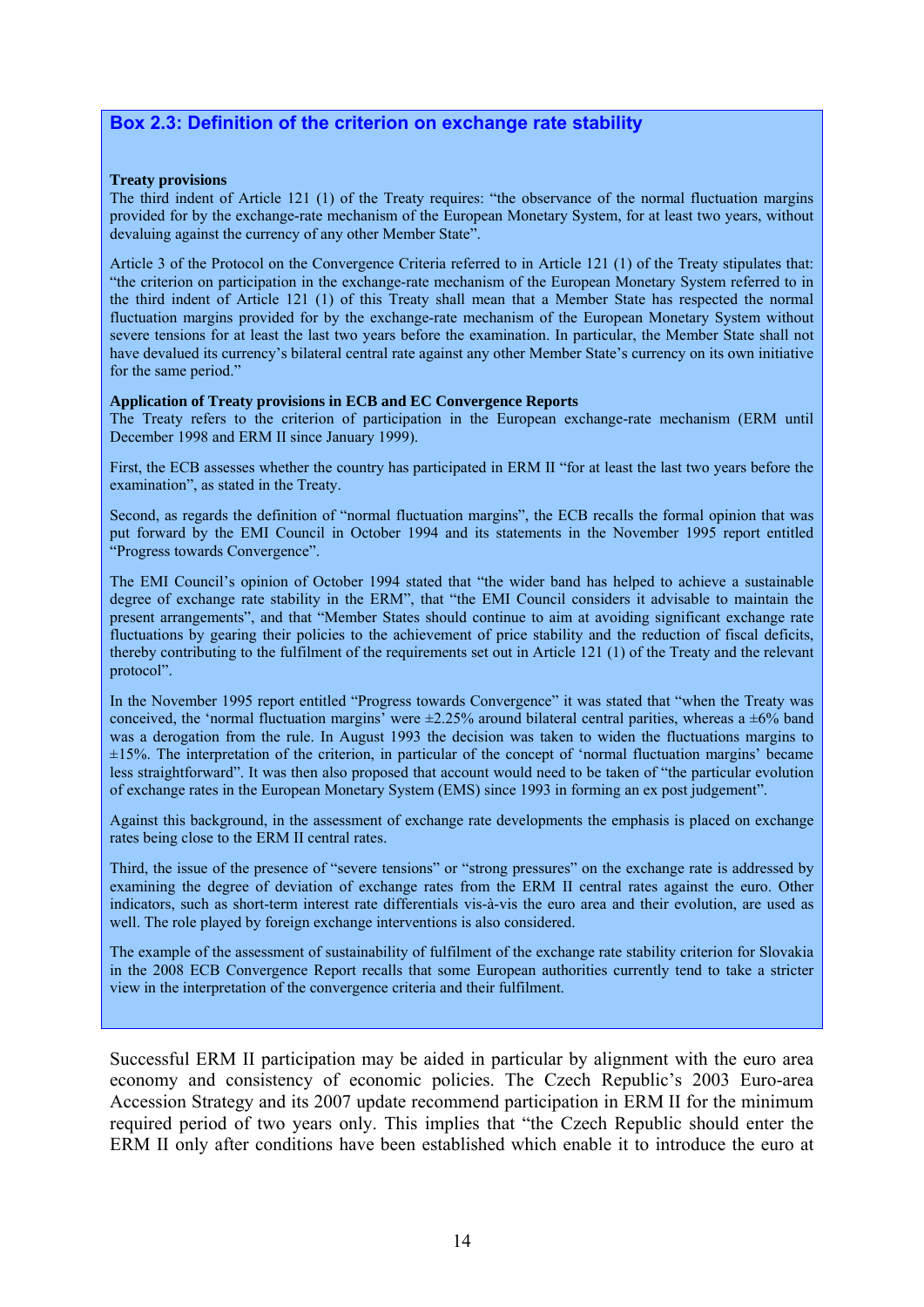the time of the assessment of the exchange rate criterion (two years after entering the ERM II) and then to benefit from its introduction without experiencing any problems".<sup>5</sup>

Compared to the present exchange rate regime of (managed) floating, ERM II entry will be a new element which might have a substantial effect on the behaviour of the exchange rate. The key issue when switching to the ERM II mechanism will be setting an appropriate and sustainable central parity.

Given the currently spreading financial market crisis, which is causing larger exchange rate fluctuations, this criterion might be very difficult to fulfil after ERM II entry.

# **2.4 Criterion on Long-term Interest Rates**

### **Box 2.4: Definition of the criterion on long-term interest rates**

#### **Treaty provisions**

1

The fourth indent of Article 121 (1) of the Treaty requires: "the durability of convergence achieved by the Member State and of its participation in the exchange-rate mechanism of the European Monetary System being reflected in the long-term interest-rate levels".

Article 4 of the Protocol on the Convergence Criteria referred to in Article 121 (1) of the Treaty stipulates that: "the criterion on the convergence of interest rates referred to in the fourth indent of Article 121 (1) of this Treaty shall mean that, observed over a period of one year before the examination, a Member State has had an average nominal long-term interest rate that does not exceed by more than 2 percentage points that of, at most, the three best performing Member States in terms of price stability. Interest rates shall be measured on the basis of longterm government bonds or comparable securities, taking into account differences in national definitions".

#### **Application of Treaty provisions in ECB and EC Convergence Reports**

First, with regard to "an average nominal long-term interest rate" observed over "a period of one year before the examination", the long-term interest rate has been calculated as an arithmetic average over the latest 12 months for which HICP data were available.

Second, the notion of "at most, the three best performing Member States in terms of price stability" which is used for the definition of the reference value has been applied by using the unweighted arithmetic average of the long-term interest rates in the three countries with the lowest inflation rates. Interest rates have been measured on the basis of harmonised long-term interest rates, which were developed for the purpose of assessing convergence.

The Czech Republic is currently comfortably compliant with the criterion on long-term interest rates and no problems are expected in this area in the future  $6$  (see Table 2.4). The decline in the criterion level in 2010 and 2011 is due to a technical assumption of real interest rate stability, and thus also of stable financial market sentiment. Given the previous and

*<sup>5</sup> For details, see the joint documents of the Czech Government and the CNB: "The Czech Republic's Euro-area Accession Strategy" and "The Czech Republic's Updated Euro-area Accession Strategy" at* 

http://www.mfcr.cz/cps/rde/xchg/mfcr/hs.xsl/eu\_acc\_stra.html.<br><sup>6</sup> As no forecast for the time horizon under review is available for the long-term interest rates of the countries *that should, according to the inflation forecast, form the basis for calculating the criterion, the projection of the reference value in Table 2.4 for 2009–2011 is based on the technical assumption that long-term interest rates will move in line with inflation, i.e. real interest rates will not change. The future reference value should therefore be viewed as only tentative.*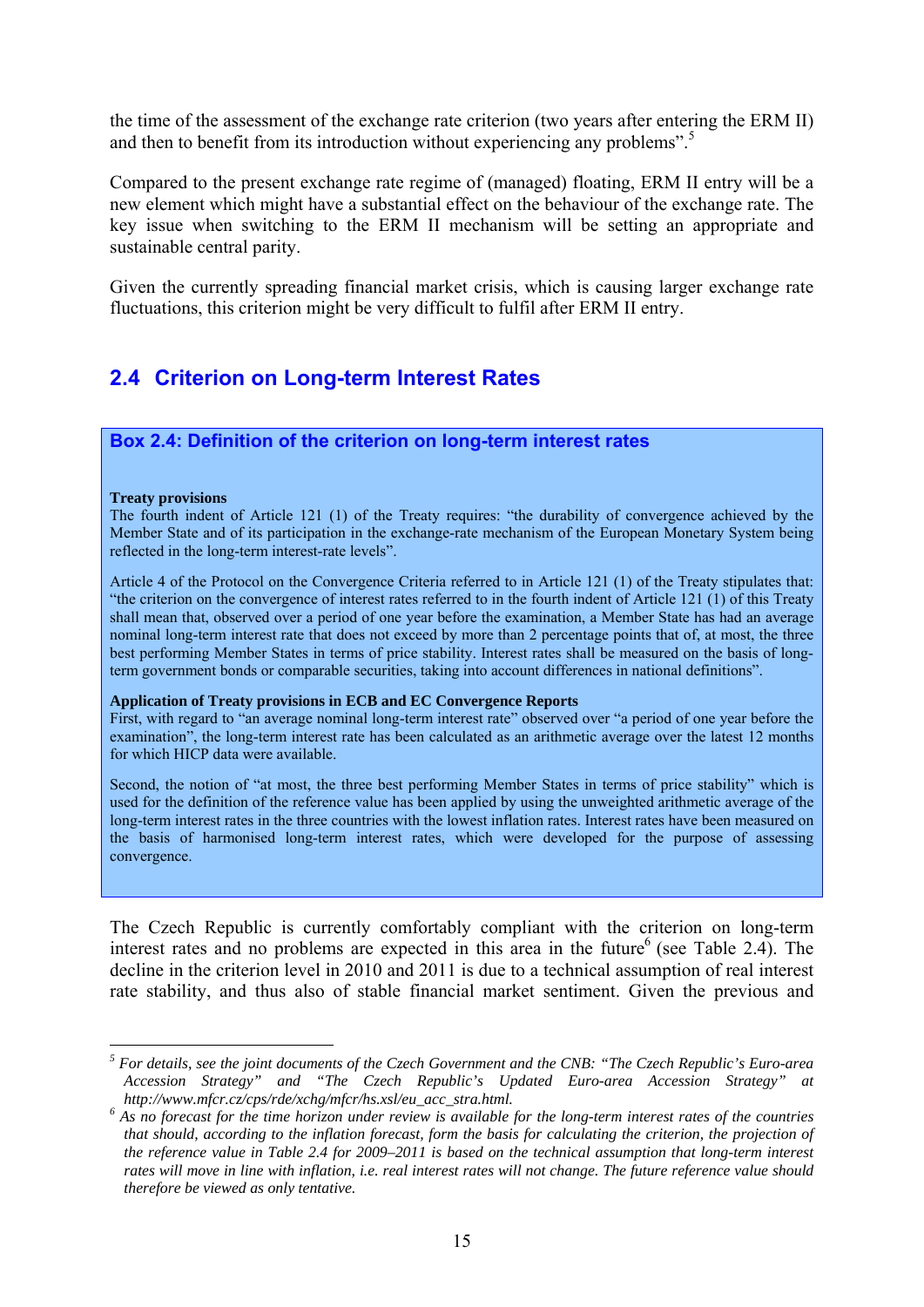expected developments in this area, it cannot be ruled out that the real level of this criterion will be higher.

#### **Table 2.4: 10-year interest rates on government bonds on the secondary market**  *(average for the last 12 months, in %)*

|                                     | 2005 | 2006 | 2007 | 08/08  | 2008 | 2009 | 2010 | 2011 |
|-------------------------------------|------|------|------|--------|------|------|------|------|
| Průměr 3 zemí EU s nejnižší inflací |      | 4, 4 |      | $+4.4$ | 4.6  |      | ے.כ  |      |
| <b>Hodnota kriteria</b>             | 5,4  | 6,2  | 6.4  | 6,4    | 6,6  | 5,9  | 5,2  | 5,2  |
| <b>Ceská republika</b>              | 3.5  | 3.8  | 4.3  | A 7    |      | 4.4  | 4.3  |      |

*Source: Eurostat, Convergence Programmes and Stability Programmes of Member States (2007), Convergence Programme of the Czech Republic (November 2008).* 

The forecast for interest rates on government bonds in the Czech Republic is dependent on the sound development of public finances. Any decline in financial market confidence in the positive fiscal outlook could lead to a rise in the risk premium on long-term interest rates and make this convergence criterion more difficult to fulfil.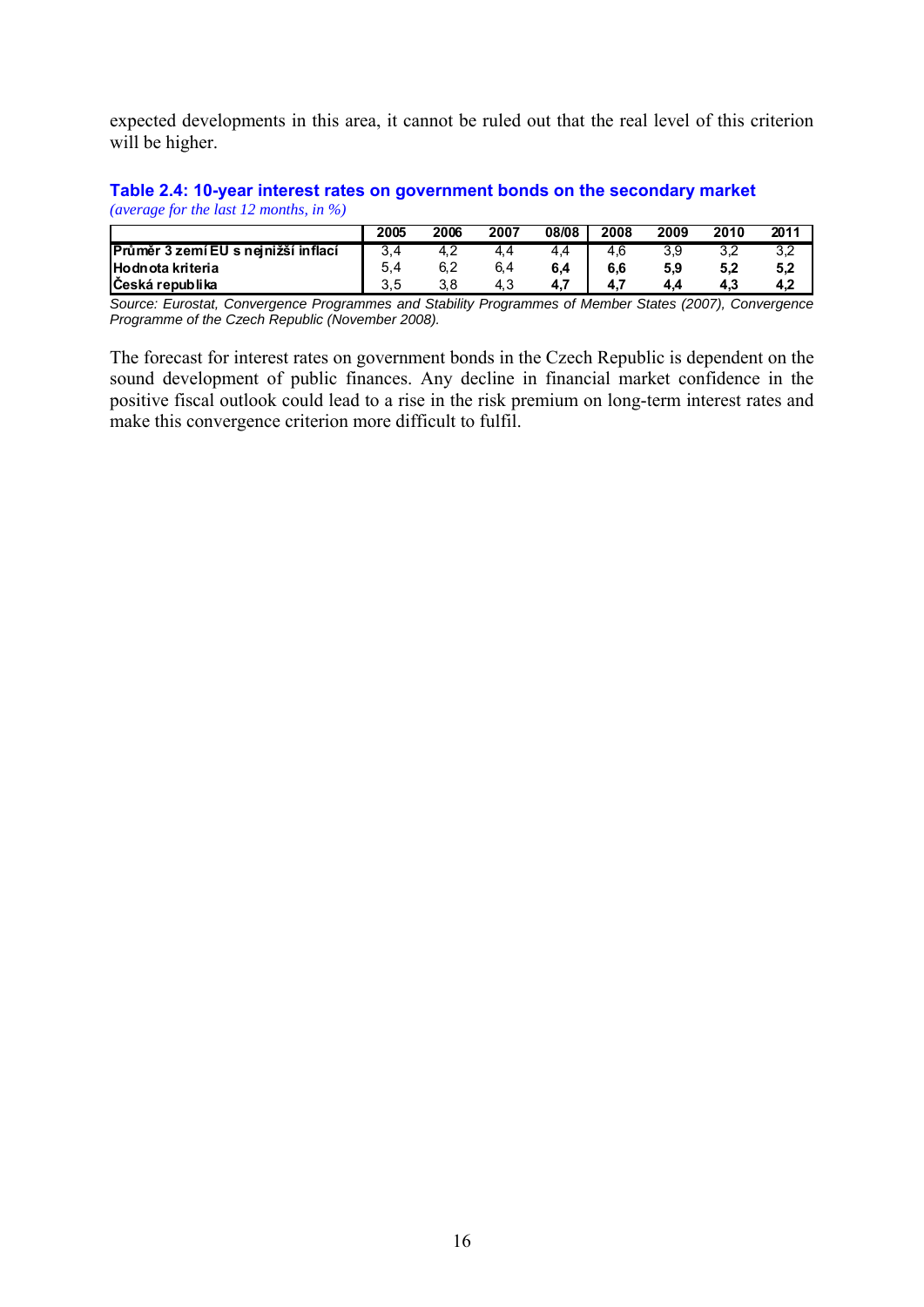# **3 Assessment of the Czech Republic's Current Economic Alignment with the Euro Area**

This part summarises the results of a set of analyses directed at assessing the Czech economy's alignment with the euro area over and above the formal criteria, the fulfilment of which is assessed in the previous part. If the Czech economy is to reap the benefits associated with introducing the euro it will need to be able to operate without an independent monetary policy and without the option of exchange rate adjustment vis-à-vis its most important trading partners. This ability will be affected by the similarity of economic developments in the Czech economy with those in the euro area, since the degree of alignment will co-determine the appropriateness of the monetary conditions in the euro area to the current situation in the Czech Republic. The ability to adjust rapidly to economic shocks will be also an important factor. The Czech economy's alignment and its preparedness to adopt the euro can thus be assessed in terms of the long-term economic trends, the medium-term development of economic activity and the structural similarity of the Czech economy to the euro area economy, all of which affect the probability of asymmetric developments and the occurrence of asymmetric shocks, and in terms of the ability of the economy to absorb shocks and adjust flexibly to them.

The analyses are divided into two basic groups according to the type of question they try to answer. The section entitled "Cyclical and Structural Alignment" indicates the size of the risk of economic shocks whose impact on the Czech economy will differ from that on the euro area as a whole ("asymmetric shocks"). The section entitled "Adjustment Mechanisms" answers the question of to what extent the Czech economy is capable of absorbing the impacts of potential asymmetric shocks. The basic theoretical starting point for the underlying analyses is the theory of optimum currency areas. These analyses are aimed at assessing the evolution of the alignment indicators over time and in comparison with selected countries. The countries under comparison either are euro area members already (Austria, Germany, Portugal and Slovenia)<sup>7</sup> or will become so in the near future (Slovakia) or aspire to such membership (Poland and Hungary). The individual studies were prepared using the statistical data and information available in September 2008. The conclusion as to whether the Czech economy is sufficiently prepared for adopting the single currency cannot be made in absolute terms, but can ensue from the aforementioned comparison with other countries and the assessment of developments over time. In general, it can be expected that the benefits of adopting the euro will grow with greater economic alignment and stronger adjustment mechanisms.

# **3.1 Cyclical and Structural Alignment**

1

The costs arising from the loss of the Czech Republic's own monetary policy will be particularly pronounced if the Czech economy is not aligned with the euro area economy. The risks arising from the Czech Republic's accession to the euro area will decrease as the degree of alignment increases.

*<sup>7</sup> The selection of euro area countries included in the comparison comprises countries that are comparable in terms of economic level and countries with which the Czech economy has trading links. The values of the indicators for the euro area are defined at the EA-13 level.*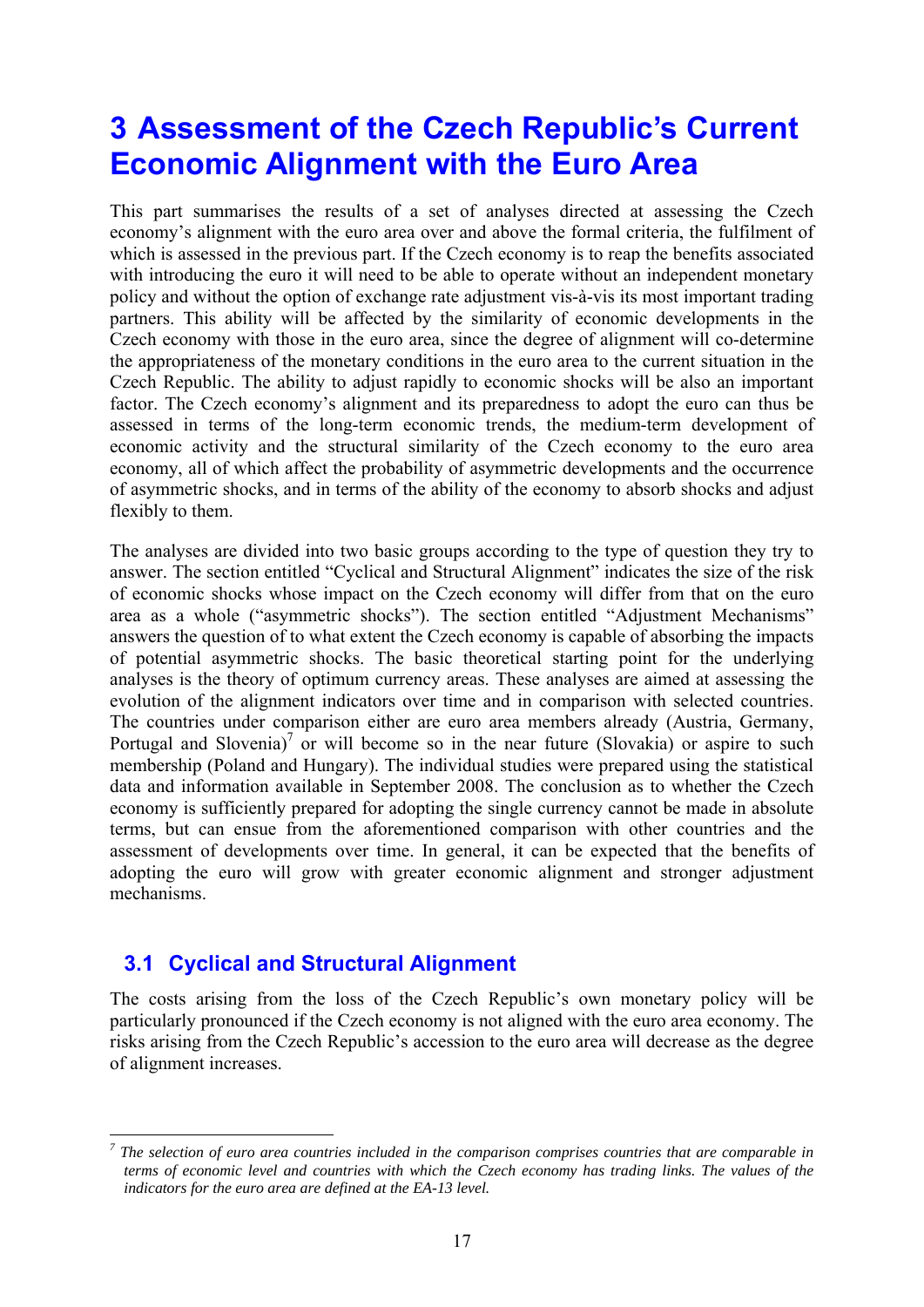**The degree of real economic convergence** is an important indicator of the Czech economy's similarity to the euro area. A higher level of such convergence fosters greater similarity of long-run equilibrium development. Indirectly it can also foster a lower likelihood of misalignment in the shorter run. A higher degree of convergence in the economic level prior to ERM II entry and euro adoption should further increase the relative price level, which will decrease potential future pressures for growth of the price level and equilibrium appreciation of the real exchange rate. The process of convergence of the GDP and price levels has accelerated over the past five years. At present, GDP per capita in the Czech Republic is almost 75% of the euro area average, which means that the standard of living is comparable with the less advanced members of the euro area (see Chart 3.1). However, at 60% of the euro area level in 2007, the price level in the Czech Republic is still below that corresponding to its economic level. This indicator shifted upwards in 2004–2007, mainly due to rapid nominal appreciation of the koruna, and the same factor will underlie the likely further significant convergence in 2008. The real exchange rate of the koruna appreciated at an average pace of 3.2% a year between 1998 and 2007, which is a significantly higher pace than in the current euro area countries under comparison. The pace of real appreciation increased even more significantly in 2008. Going forward, the equilibrium trend of real appreciation of the koruna against the euro can be expected to continue in line with the real convergence, according to the analyses at a rate of 1.3%–2.4% a year. Persistence of this trend following the euro area entry will initially engender a corresponding higher rate of inflation in the Czech Republic than in the euro area and related lower domestic real interest rates (possibly even negative in the case of short-term money market rates). If this situation persists in the long term, there would be a risk of an overheating of the economy associated with adverse consequences for macroeconomic and financial stability.



## **Chart 3.1: Real economic convergence of selected countries towards euro area in 2007** *(EA-13 average = 100)*



**Alignment of economic activity and similarity of economic shocks** will help the single monetary policy to have an appropriate effect on the economy in the monetary union. The analyses suggest that the overall economic activity during the business cycle in the Czech Republic is becoming more aligned with that in the euro area (see Chart 3.2). However, the results are not unambiguous and this relationship may be partially distorted by the trend developments in the Czech economy. Although the observed correlations are lower than those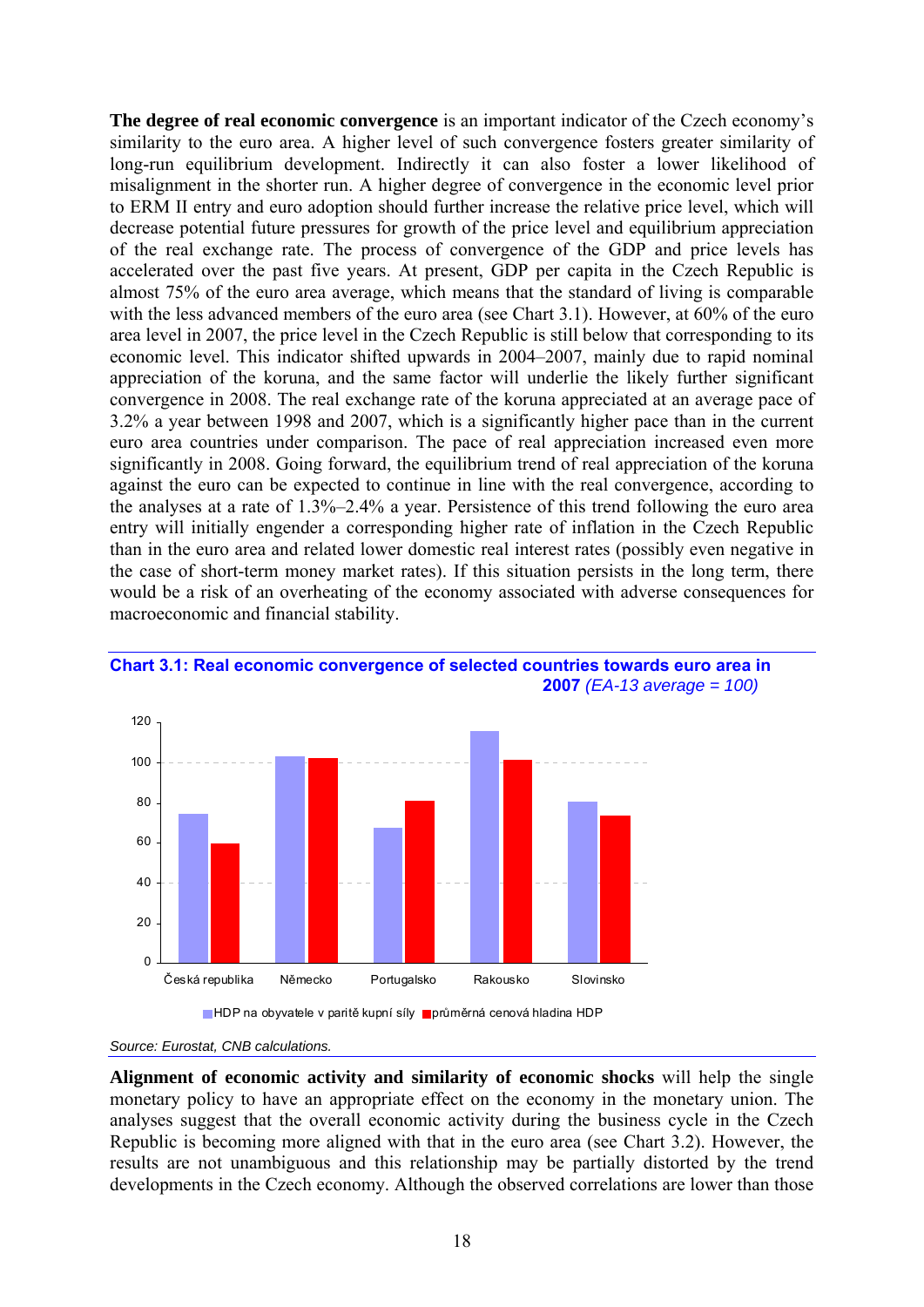of the euro area countries under review, they are slightly higher than those for the currently acceding Slovakia, for example. However, the analysis of the occurrence of demand-side and supply-side macroeconomic shocks failed to find any alignment of the Czech economy with that of the euro area. By contrast, a relatively high degree of alignment with the euro area is signalled by some other indicators, for example by the alignment of activity in industry and export activity. According to the analyses, the Czech Republic's export activity has recently been statistically significantly correlated with euro area exports rather than with GDP growth in the euro area. This may be linked with the integration of Czech exporters into the production chains of multinational companies, and creates conditions for relatively symmetrical transmission of external shocks hitting the euro area to the Czech economy.





*Source: Eurostat, CNB calculations.* 

Similarity of the **structure of economic activity** with the euro area should decrease the risk of occurrence of asymmetric economic shocks. In terms of production structure, the Czech economy retains a specific feature in the form of a higher share of industry and a smaller share of certain services in GDP compared to the euro area. The high share of the **car industry** in Czech industrial production and exports and its cyclicality are often viewed as a potential source of asymmetric developments. The share of the car industry in the total output and value added of the Czech economy is comparable to that of Germany, which means that it is higher than the euro area average. Therefore, although any sector-specific shock will affect numerous countries, the disproportionately high share of the car industry in economic output compared to the euro area average may mean that the single monetary policy, in the event of such a shock, will not respond to inflationary or anti-inflationary risks in the Czech economy in the same way as an independent monetary policy would. The relatively high energy intensity and almost complete dependence of the Czech economy on imports of oil are reasons for analysing the impacts of a potential **oil price shock** on the Czech economy. The adverse effect of an oil price shock will depend on the size of the changes in oil prices and their impacts on global demand and demand for Czech exports. Nevertheless, according to estimates in the available literature a relatively subdued impact can be expected, although the impact could be somewhat higher than that on the euro area, mainly because of the higher energy intensity of the Czech economy.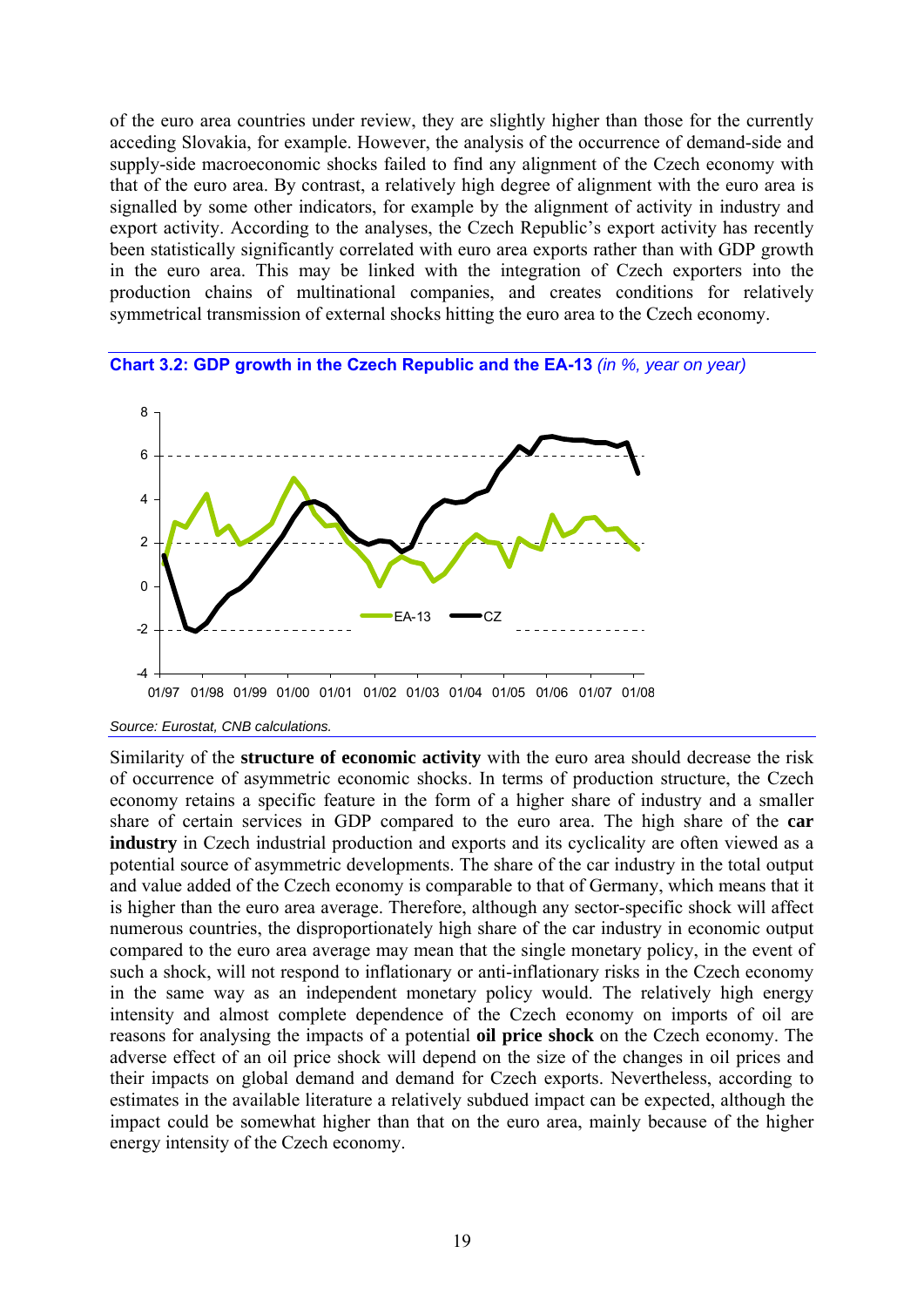Fast convergence of **nominal interest rates** in the run-up to joining the euro area has acted as an asymmetric shock in some economies in the past. For a country planning to enter, earlier gradual convergence of such rates is therefore an advantage. The difference between Czech interest rates and euro area interest rates has been zero or negative since 2002. A positive interest rate differential opened up temporarily for five-year rates in 2008 H1, although this was probably associated with the impacts of the emerging credit and liquidity crisis in the USA. Provided that no major changes occur, the effects of interest rate convergence when the Czech Republic joins the euro area can be expected to be generally small from the current perspective. The Czech koruna's **exchange rate** against the dollar had been moving very much in line with the euro's exchange rate against the dollar in past years. In 2007 and 2008, however, this relationship loosened, mainly because of the financial crisis and the related increased volatility of exchange rates. The observed medium-term volatility of the Czech koruna against the euro increased in 2008. The Hungarian forint and the Polish zloty showed a similar trend, while the volatility of the Slovak koruna decreased owing to the planned adoption of the euro in Slovakia.

Increased **inflow of resources from EU structural funds** could be a specific asymmetric factor that might impact on the Czech economy. Conditional on a sufficient absorption capacity of the economy this could act as a considerable economic stimulus, materialising primarily in increased investment activity. Although the net financial position of the Czech Republic vis-à-vis the European Union increased in 2007, the rise was due mainly to advance payments to Czech public budgets. The actual drawdown of funds and their economic use has been slow so far. By 2013, the net position will gradually increase to 1.8% of GDP, the highest annual rise being expected in 2009. However, the economic stimulus from these flows will depend on the actual extent of utilisation of these funds by final beneficiaries in the private and public sectors. The financial flows between the Czech Republic and the EU can also be expected to affect the Czech public budgets. The impact on public finances should be positive, provided that a proportion of the funds is re-directed from national projects. The analysis indicates that in 2008 a roughly neutral effect and from 2009 a slightly positive effect of drawdown of EU funds on the economic activity of the Czech Republic is to be expected. However, this situation will not require a sizeable monetary policy reaction or a koruna exchange rate adjustment that would endanger the stay in ERM II or assessment of the Maastricht exchange rate criterion.

The Czech economy's strong **trade and ownership links with the euro area** magnify the benefits arising from the elimination of potential fluctuations in the exchange rate. The euro area is the partner for approximately 60% of Czech exports and imports (see Chart 3.3) and its share will increase to around 66% after Slovakia joins the euro area. Strong links are also apparent for the other economies under comparison. The Czech economy's ownership links with the euro area on the direct investment inflow side are slightly stronger than in the other countries under comparison, except for Slovakia, and are continuing to grow. The Czech economy's strong economic integration with the euro area creates conditions for increasing economic alignment with this area. Another positive aspect from this perspective is the high intensity of intra-industry trade with the euro area, which is only slightly lower than in Austria and Germany.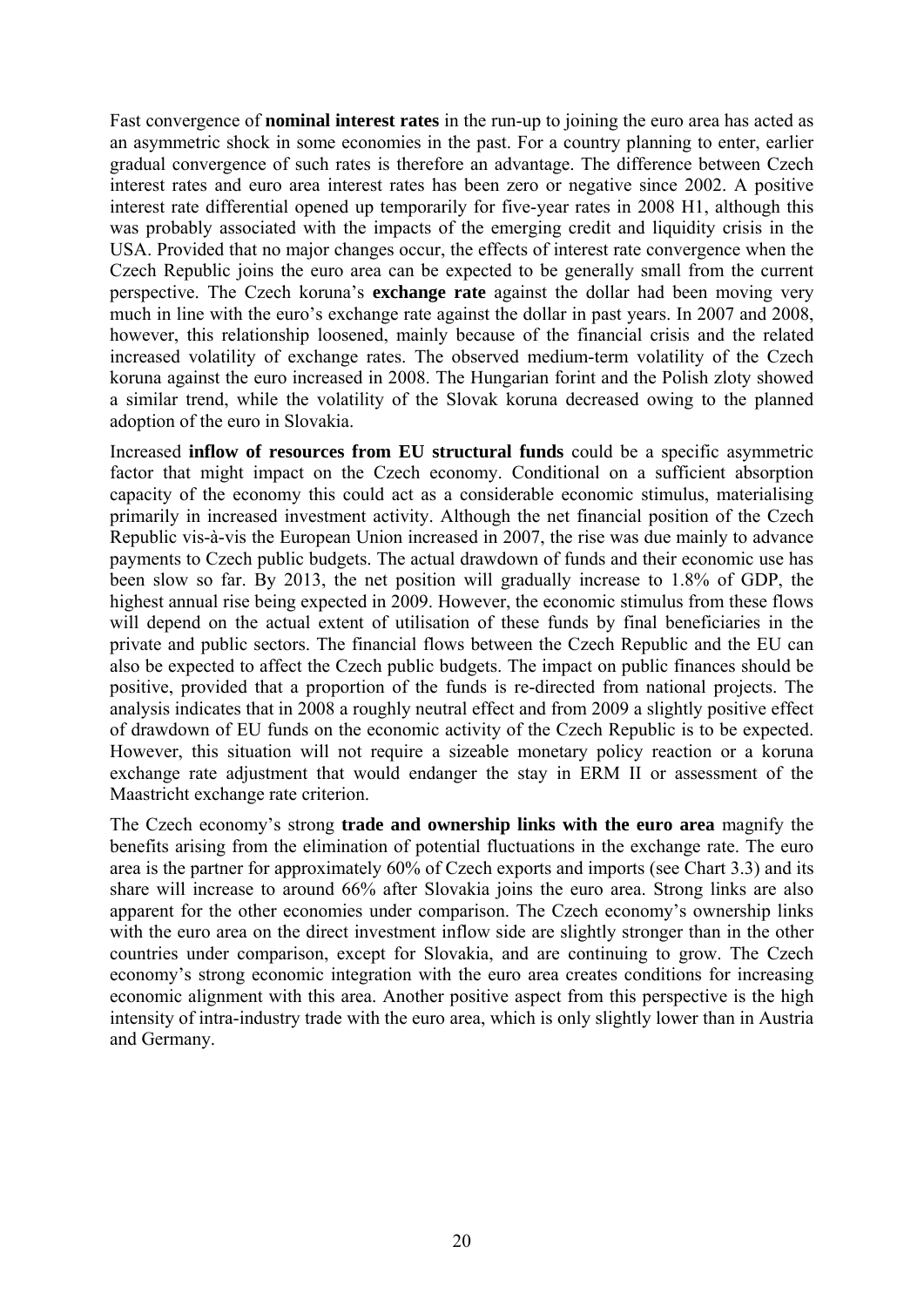

**Chart 3.3: Exports to the EA-13 as a percentage of total exports** *(in %)* 

*Source: IMF, CNB calculations.* 

The analysis of the Czech **financial sector**, and, within it, the banking sector, reveals that despite its relatively smaller size and depth of financial intermediation in comparison with the euro area, it need not be expected to have a fundamentally different effect on the economy at a time of normal economic development. The monitored indicators have in recent years recorded further slight convergence towards the euro area. The depth of financial intermediation in the Czech Republic is currently roughly one-third of that in Germany, Austria and the euro area and 42% of that in Portugal. The Czech Republic has lower volume of lending in particular. However, as a result of dynamic growth in loans to households and corporations in the Czech Republic, client loans are rising as a percentage of both total loans and GDP. On the one hand, this trend implies convergence towards the corresponding ratios in the euro area, but on the other hand, it could pose a risk of loan defaults in the event of a further build-up in household and corporate debt. The historical experience of some countries with high long-term credit growth shows that at a time of crisis and economic slowdown, over-leveraging can cause extensive economic problems. Less prudent assessment of client creditworthiness and of the financial and economic outlook is often a source of credit risk growth and financial instability. The crisis on the global financial market and the related economic stagnation of the Czech Republic's major trading partner countries have so far spilled over into the Czech financial sector and domestic economy to only a limited extent, in the form of increased volatility of the koruna's exchange rate, slowing economic growth and a decline in prices of some assets. In the past, domestic financial institutions focused primarily on revenues from the dynamically expanding retail banking activities in the Czech market, while their owners generally concentrated the management of risky securities and derivatives portfolios in parent banks and branches in international financial centres. The stability of the domestic banking sector is aided by the banks' high balance sheet liquidity and solvency, the financing of loans mostly by primary deposits and hence minimum dependence on funds raised on foreign markets, and minimal investment in bonds backed by foreign subprime mortgages. Despite this, the effects of the crisis may, to a limited extent, directly affect some domestic financial institutions via their risky investments. However, the indirect effect through a worsening financial situation of households and corporations will be dominant. Owing to the financial crisis, the growth of the Czech Republic's major trading partner economies is slowing, which in turn is generating deteriorating export conditions. The ensuing slowdown in the domestic economy can potentially increase the loan default rate.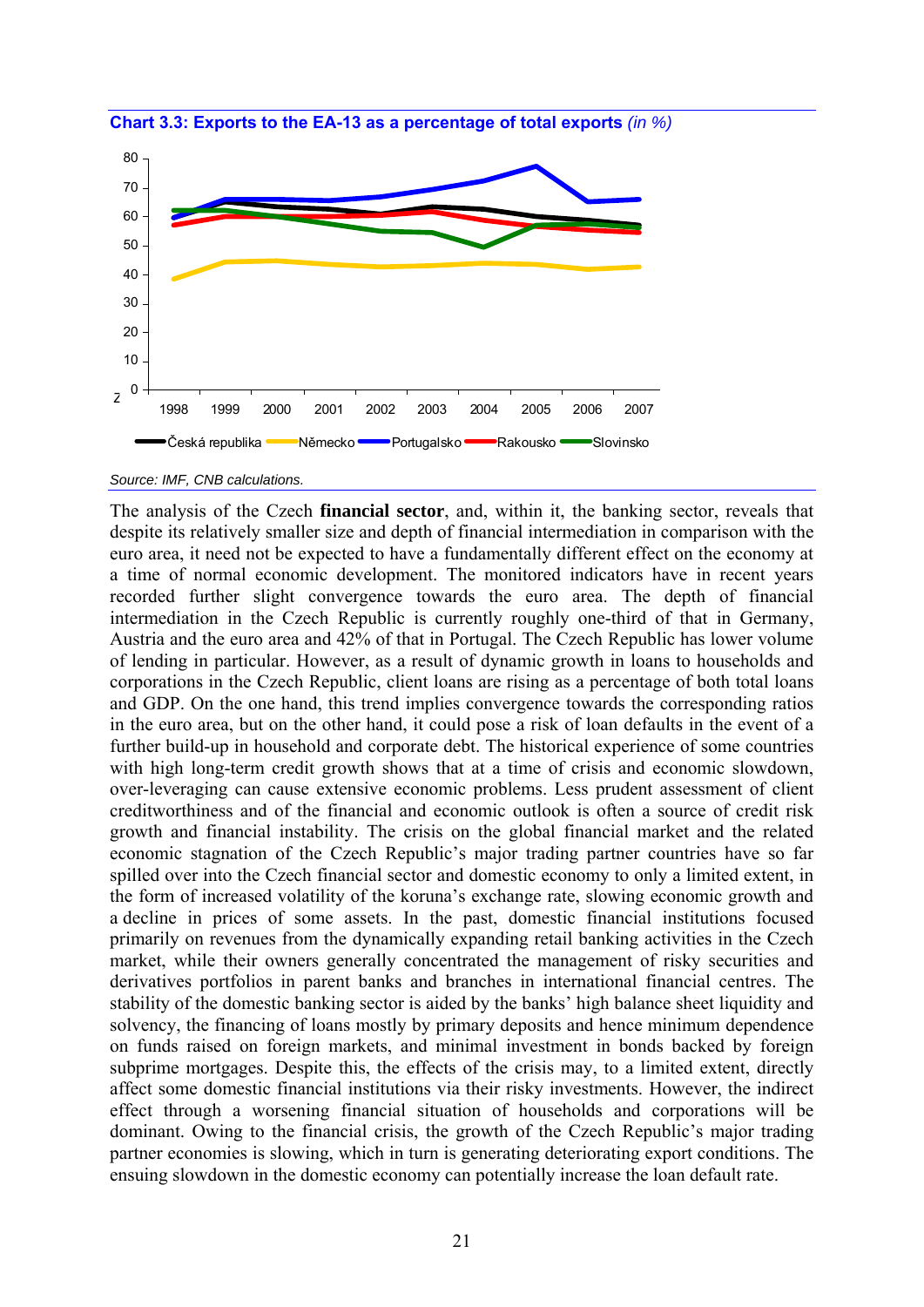**The structure of the financial assets and liabilities of Czech non-financial corporations and households** maintains certain differences from that of euro area entities. The difference is particularly visible in a relatively high share of trade receivables in corporate assets and in the structure of households' liabilities. However, gradual convergence towards the structure in the euro area can be observed. The indebtedness of Czech corporations and households is currently significantly lower than in the euro area countries under review. The use of the euro in the financial transactions of non-financial corporations is gradually growing, reflecting the Czech economy's openness and foreign trade integration. However, the degree of spontaneous euroisation is still relatively low, although there is a difference between corporations and households. The expansion of foreign currency cash holdings and deposits of households in the Czech Republic is roughly comparable with the selected Central European countries, but foreign currency borrowing is very low.

The degree of **integration of the Czech financial markets** (money, foreign exchange, stock and bond) with the euro area markets is comparable or higher than that in Hungary, Poland and Slovakia. In comparison with Austria and Portugal, the integration of the stock market is similar, but that of the bond market is lower. The speed of elimination of shocks on the Czech stock market has increased since 2002, but, like on other markets, the speed of adjustment has recently declined somewhat as a result of the global financial market turbulence. The degree of integration of the Czech money market with that in the euro area is at the level of Slovenia before it adopted the euro. The comparison with Slovenia regarding the degree of foreign exchange market integration is not very relevant, as it had a different exchange rate regime. Owing to recent developments, the degree of integration is lower than that in Slovakia, which is to enter the euro area.

# **3.2 Adjustment Mechanisms**

As regards **the public finances** of the Czech Republic, the effectiveness of the stabilisation function within the European fiscal rules will be crucial. Under the Stability and Growth Pact, the Czech Republic committed itself to steering towards a structural general government deficit of no more than 1% of GDP by 2012. The closer the deficit is to zero, or the larger the surplus, in its structural part, the more room there will be at a time of economic downturn for the functioning of automatic stabilisers and, in the extreme case, for the implementation of discretionary measures. So far, the Czech Republic's government sector deficits have been due primarily to structural factors. The effect of the business cycle started to be felt more strongly only in 2007 and 2008. Eliminating the adverse structural effects is an important condition for the use of the stabilising function of public budgets. Developments in 2007 and 2008 suggest a gradual improvement in the state of public finances. Another condition for maintaining fiscal policy effectiveness will be to ensure public finance long-term sustainability, in particular by addressing the effect of demographic changes on pension and health care system expenditures.

**Wage elasticity** can enhance the economy's ability to absorb shocks to which the single monetary policy cannot respond. The analyses indicate that real wage elasticity in the Czech Republic is currently low, just like in the other countries under comparison, and has not improved substantially over time. Differences in **inflation persistence** in the countries of the monetary union might lead to different impacts of the single monetary policy. Inflation persistence in the Czech Republic is among the lowest of the countries under comparison.

Thanks mainly to recent cyclical developments, the Czech **labour market** has recently been experiencing some improvements in its performance, as the overall and long-term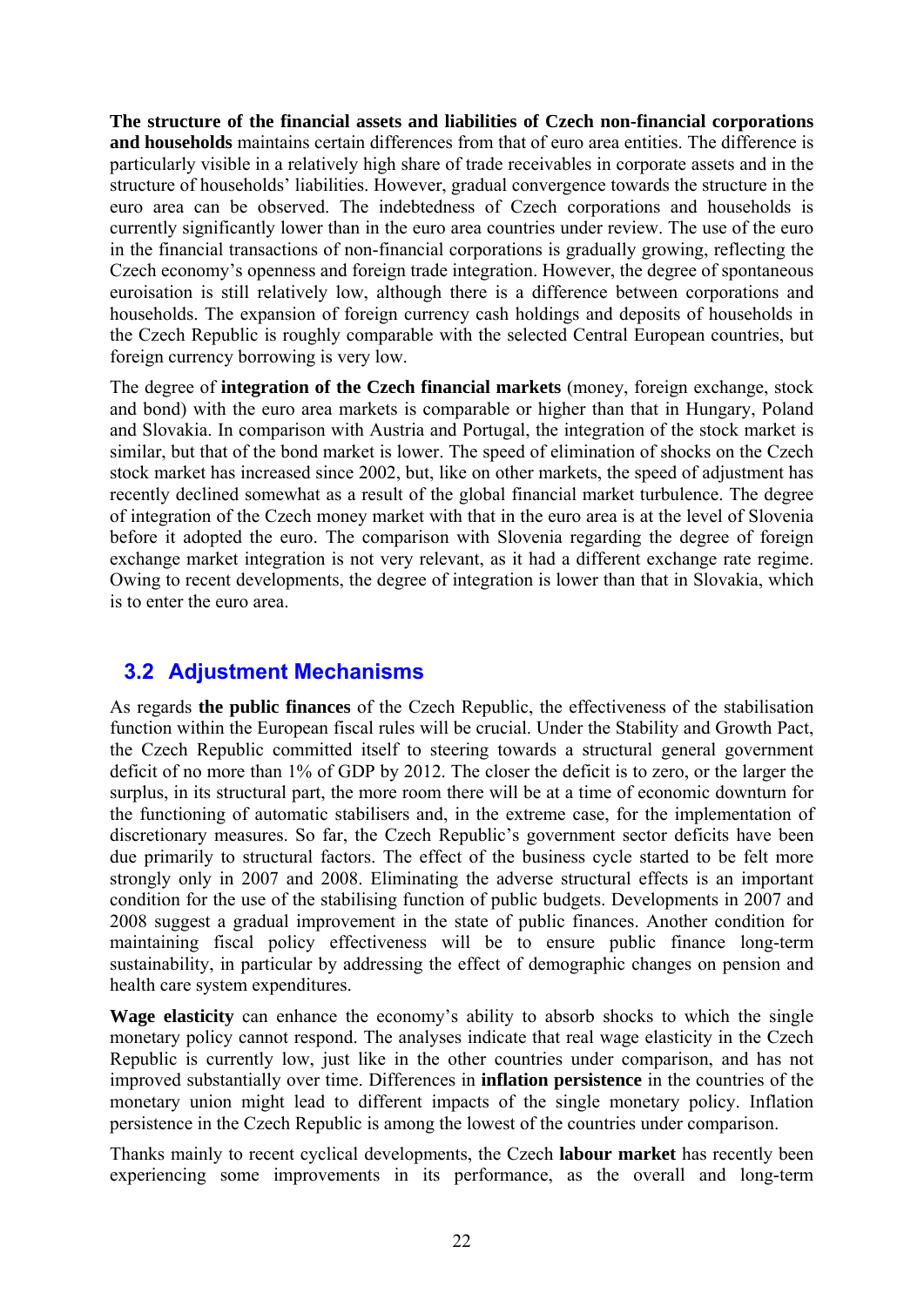unemployment rates have declined (see Chart 3.4). Structural unemployment is also probably falling. The improving business environment may also be contributing indirectly to labour market flexibility. In some respects, though, the labour market is considerably less flexible than in the countries under comparison, and no major improvement is occurring. The institutional rules do not create the right conditions for employment of people with low skills. The main risk factors are the interaction of taxes and social benefits and the costs of terminating open-ended employment contracts after a short period of employment.

Despite some improvements, the Czech Republic still has the largest regional differences in the unemployment rate. This may be due to regional gaps between the demand for, and supply of, labour and the low regional, occupational and sectoral mobility of the labour force, exacerbated, among other things, by the dominance of owner-occupied housing. It is thus reasonable to expect that the contribution of cross-border mobility of Czech citizens to the adjustment in the event of economic imbalances will be relatively limited, even after movement of labour between the Czech Republic and all the original EU countries has been fully liberalised by 2011. The inflow of foreign labour into the Czech Republic has been very dynamic since 2005, contributing to the flexibility of the Czech labour market. On the other hand, however, it suggests that some serious problems persist in this market (in particular low incentives to work among the long-term unemployed with low skills), since the foreigners work mainly in jobs requiring low qualifications. At the same time, the fact that movements of foreign workers can take place independently of labour demand and the business cycle in the Czech Republic poses a risk to labour supply.





## *Source: Eurostat.*

Labour market flexibility is determined to a great extent by the **institutional rules**. Collective bargaining has a smaller effect on wage setting in the Czech Republic than in most of the countries under comparison. The impact of the minimum wage on the flexibility of low wages and on job creation is also rather low on average by international comparison. The halt in growth, or slight decline, of the minimum wage as a percentage of the average wage can be regarded as positive, since high minimum wages coupled with high labour taxation could have an adverse effect on labour market flexibility. Overall labour taxation in the Czech Republic increased slightly in 2007. The effect of taxation on long-term unemployment and